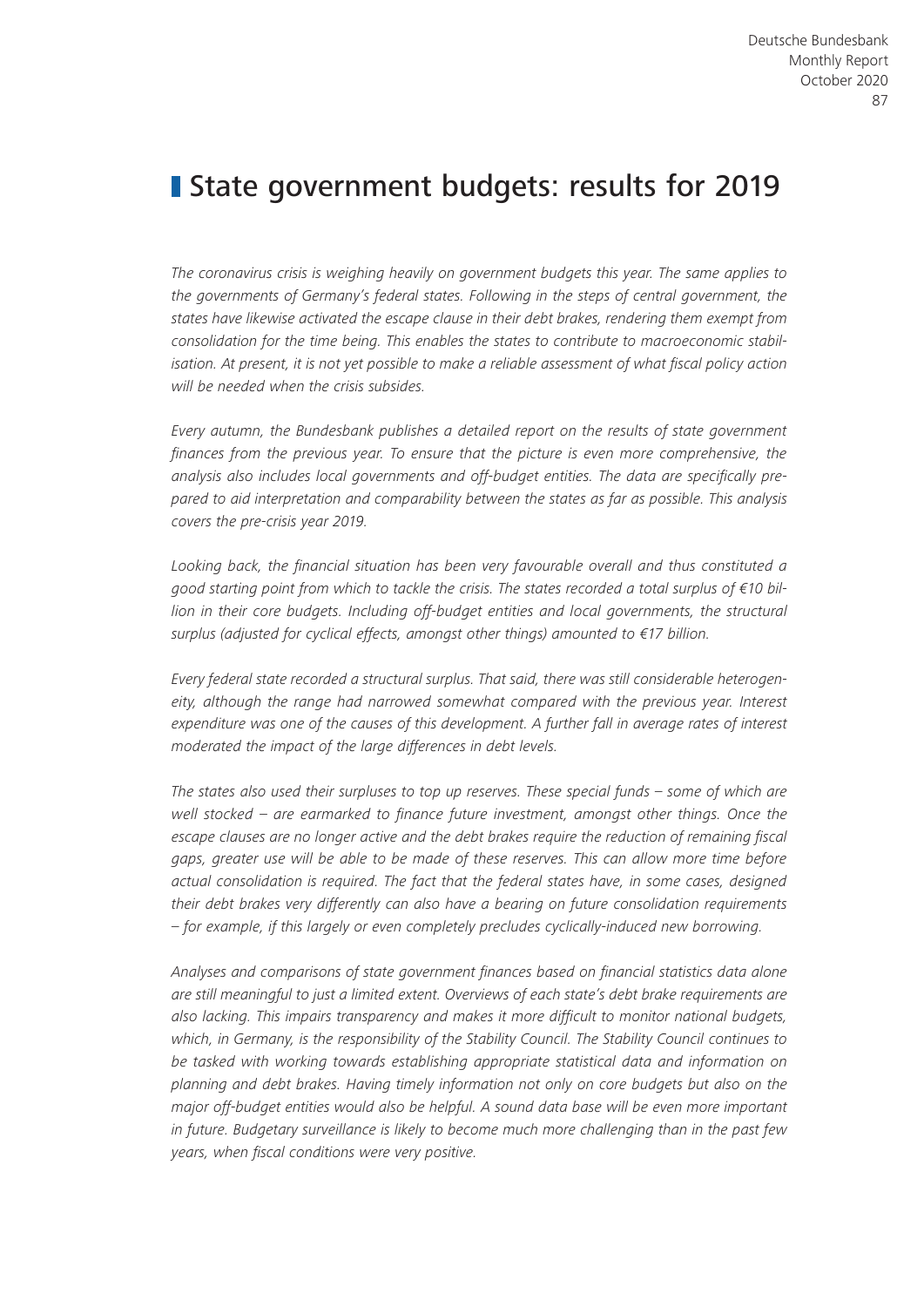Deutsche Bundesbank Monthly Report October 2020 88

### State government fiscal data

*Regular comprehensive review of state government finances*

## The Bundesbank's Monthly Report discusses the performance of state governments' core budgets every three months (in February, May, August and November). The preliminary result of the previous year is outlined in the following February. At this point, however, important data are still outstanding. In particular, data on closing entries as well as off-budget entities and local governments, which are ultimately attributable to the individual states, are only available at a later date. For the past two years, the Bundesbank has therefore also prepared and analysed data on financial developments



Sources: Federal Statistical Office and Bundesbank calculations. **\*** Financial statistics data. Deutsche Bundesbank

Budgetary figures for the federal states (including local governments) as a whole

#### € billion

| Item                                                                                             | 2018                | 2019                |
|--------------------------------------------------------------------------------------------------|---------------------|---------------------|
| Derivation of adjusted structural<br>balances                                                    |                     |                     |
| Fiscal balance (1)<br>Financial transactions (net) (2)<br>Settlement of payments under the state | 29.7<br>$-9.8$      | 22.3<br>$-6.5$      |
| government revenue-sharing scheme (3)                                                            | 0.0                 | $-0.4$              |
| Adjusted balance $(4)=(1)-(2)+(3)$<br>Cyclical component <sup>1</sup> (5)<br>One-off effects (6) | 39.5<br>14.3<br>1.8 | 28.4<br>11.5<br>0.0 |
| Adjusted structural balance<br>$(7)=(4)-(5)-(6)$<br>Net interest burden <sup>2</sup> (8)         | 23.5<br>12.2        | 16.9<br>10.6        |
| Adjusted structural primary balance<br>$(9)=(7)+(8)$                                             | 35.6                | 27.5                |

Sources: Federal Statistical Office (financial statistics) and Bundesbank calculations. 1 Data pursuant to the Bundesbank's cyclical adjustment procedure based on figures from the spring<br>2020 macroeconomic forecast. **2** Interest expenditure less interest income.

Deutsche Bundesbank

for comparative purposes in autumn. The Stability Council, which is responsible for budgetary surveillance in Germany, limits its comparisons of the federal states to much more narrowly defined data.

The financial situation of the federal states will deteriorate dramatically this year as a result of the coronavirus crisis. This review looks at the good starting position last year but also points to the challenges that already existed at that time.

*State government finances in good shape prior to coronavirus crisis*

### **Federal states as a whole**

Last year, state government budgets, including their off-budget entities and local governments, recorded a high surplus of just over €22 billion (0.6% of gross domestic product (GDP)). In 2018, the surplus was larger still  $-$  by a little more than €7 billion (see the adjacent table, item 1, and chart).<sup>1</sup> The core budgets alone closed 2019 with a surplus of €10 billion. In addition, off-budget entities accounted for just under €7 billion and local governments for just under €6 billion.<sup>2</sup>

*but down on 2018*

*High surplus –* 

The structural surplus, which indicates the underlying budgetary position, amounted to €17 billion. It was lower than the unadjusted balance due to the elimination of a positive cyclical effect amounting to €11 billion (see

*Structural balance lower than unadjusted balance*

<sup>1</sup> The adjacent table on the budgetary figures for the federal states as a whole follows the same structure as the upper part of the subsequent tables presenting the figures for the individual states (pp. 92 f. and 96 f.). Unless otherwise indicated, the data for the individual states in the tables are reported on a per inhabitant basis in order to improve comparability.

<sup>2</sup> Background information: The figures here contain an additional off-budget entity each for Brandenburg and Lower Saxony that have not yet been recorded in the financial statistics data. At the end of 2019, Brandenburg set up a special fund using €1 billion from its core budget (creditbased pre-financing before the debt brake enters into force). Lower Saxony transferred €1½ billion of creditfinanced funds from a new off-budget entity, in particular for the capital contribution to NordLB. This means that the off-budget entities' surplus is €½ billion lower than in the financial statistics.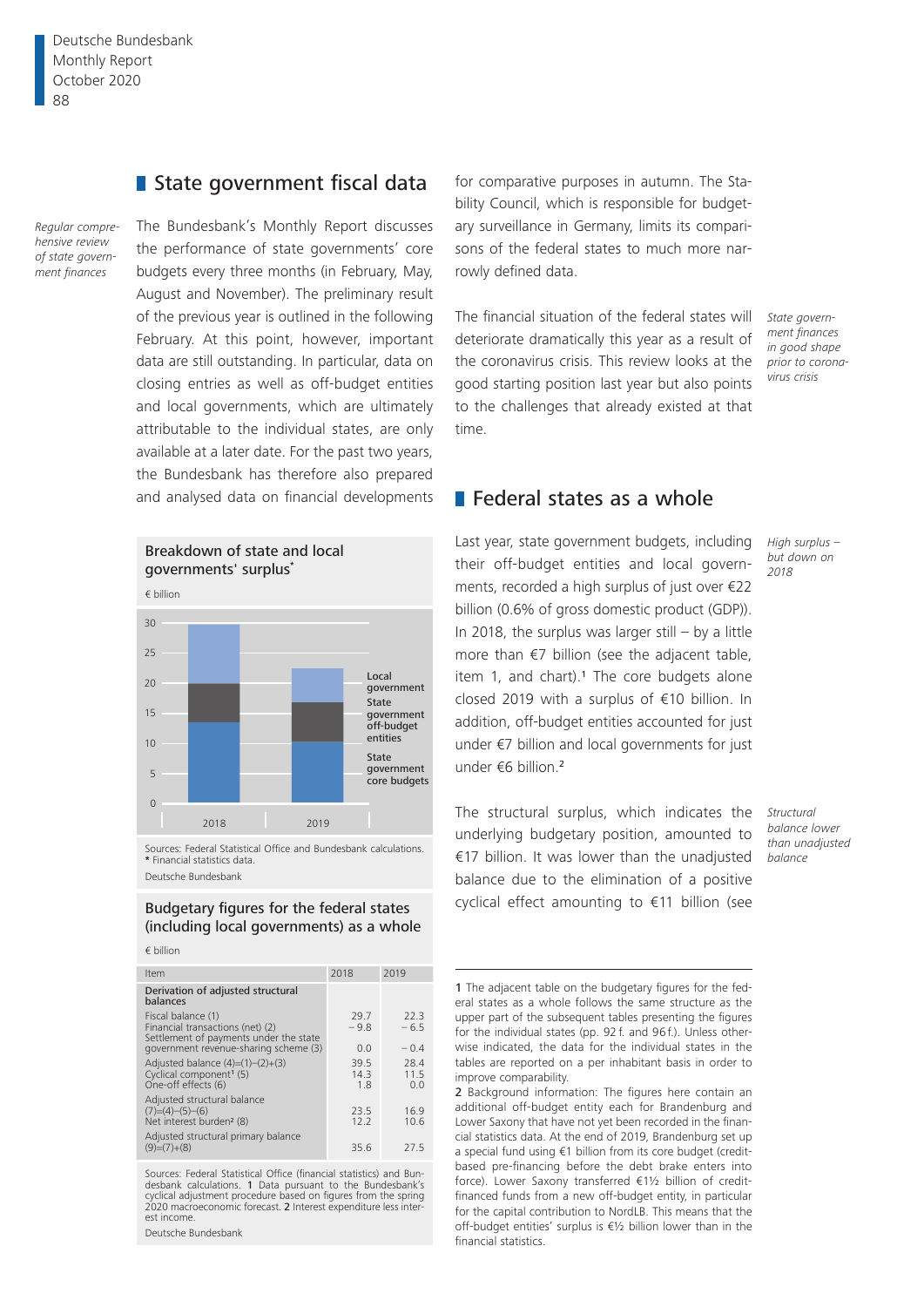# Preparing state government data and remaining data gaps

#### Procedure and methodology<sup>1</sup>

Financial statistics data serve as the underlying dataset; the national accounts, which play a key role in European fiscal surveillance, do not feature any data on the individual federal states. Alongside state governments' core budgets, the present analysis also takes into account off-budget entities and local government data. This allows a much more meaningful picture to be produced:

- Off- budget entities belong to the government sector in the national accounts. They play a major role in some cases.
- Local governments are not only subdivisions of the federal states in terms of constitutional law: the way in which tasks are distributed between the state government and local government levels varies from state to state. Factoring in the local government level increases comparability. In addition, this allows the non- city states to be compared more effectively with the city states, which always include the local government level. As the city states have considerably higher financial requirements, a factor that is also reflected in the state government revenue-sharing scheme, the comparability of population-based variables remains limited.

In order to improve the comparability of indicators both among federal states as well as over time, the data are processed further. This allows structural budget outturns to be depicted in a better way:

– Financial transactions reported in the fi nancial statistics that affect the fiscal balance are excluded. Such transactions often have a strong impact on fiscal balances in the financial statistics, but, in principle, only reallocate financial assets. For example, when a loan is granted, receivables increase by the amount of the corresponding expenditure – as a result, net financial assets remain unchanged. The financial statistics, however, will show a deficit, as they do not take account of the acquisition of assets but only the cash flows on the expenditure side. To this extent, the procedure selected here (exclusion of financial transactions) follows the basic approach of the national accounts.

- In order to depict the state government revenue-sharing scheme on an accruals basis, lagged settlement payments are taken into account: for the reporting year, the cash figures are adjusted to include the provisional settlement payments for the previous year and the reporting year. These comprise transactions between the state governments, but also payments between state governments and central government.
- Temporary cyclical factors obfuscate the underlying position and are therefore factored out of the calculations using the Bundesbank's cyclical adjustment procedure for government budgets. The results are based on the forecast published in June of this year.
- Finally, the results are adjusted for major one-off effects. The relevant figures for the states' core budgets are obtained

<sup>1</sup> The adjustments are described in greater detail in Deutsche Bundesbank (2019a), pp. 40 f.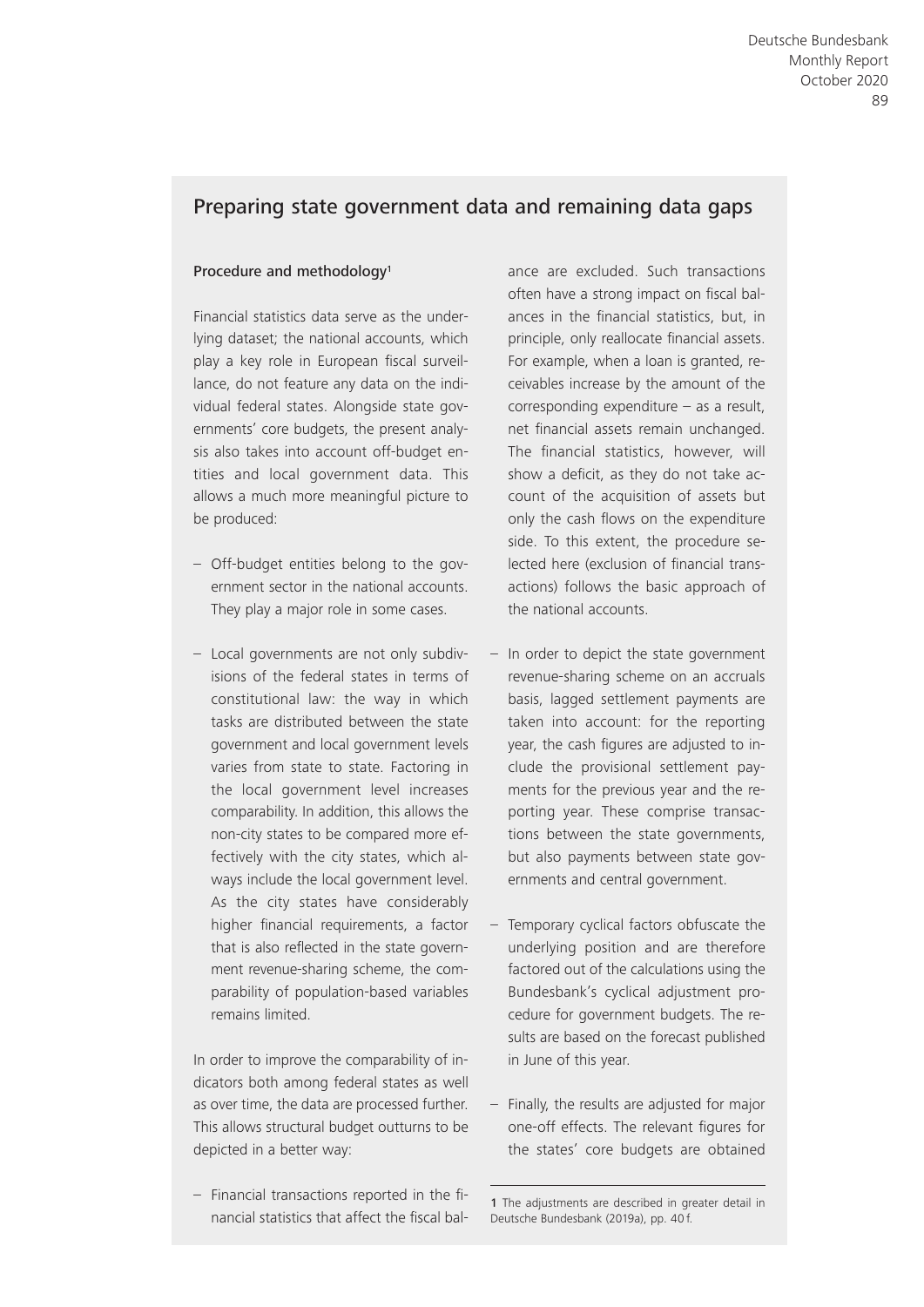from the monthly cash statistics published by the Federal Ministry of Finance.

Supplementary background information on the technical particularities can be found in the footnotes of the main text.

### Remaining shortcomings in the dataset and areas for improvement

Yet, for all these adjustments, it is still hard to interpret the data in places. Over the course of recent years, it has become increasingly difficult to assess the situation, particularly as significant reserves have been built up in some cases. The extent to which these can be used to close possible budget gaps in future cannot be derived from the figures in the financial statistics. For the intra-year observations, matters are complicated by the fact that figures on key entities, such as the new special funds bundling all coronavirus- related costs, are only available with considerable lags. Monthly data would be desirable here. The informative value of annual data would increase significantly if payments between government entities were immediately factored out of the respective category. Otherwise, figures on revenue from fees and service purchases, for example, lose a considerable portion of their informative value as the number of off-budget entities rises. Furthermore, in several cases, government tasks are being performed by non-governmental institutions with their own sources of revenue. As a result, the data on revenue and expenditure only cover a portion of the activities commissioned by general government, and the financial statistics report grants rather than personnel and other operating expenditure. Timely figures from state governments, local governments and off-budget entities on revenue and expenditure categories broken down by area of activity could provide much needed information in this context. Such figures have been newly added to the Federal Statistical Office's publication programme. However, the current figures only extend to 2012.

Even with these kinds of adjustments and supplementary information, the financial statistics remain limited as a coordinated reporting system on government budgets. For instance, the financial data do not allow any direct conclusions to be drawn with regard to the results accomplished by the payments. It would be desirable to agree upon suitable indicators for important objectives, which would improve the comparability of developments at the state government level. A number of different areas of responsibility would be ideal candidates for this. The values of meaningful indicators for educational attainment as well as for needsbased availability and quality of childcare facilities should be captured and published on appropriate reporting dates. Indicators for transport and digital infrastructure could also provide useful information. The benefits of federalism could be realised more readily if the experiences of each federal state are reported transparently and then used as a basis for learning how to better achieve objectives. This would make it easier to utilise limited public funds as effectively and efficiently as possible.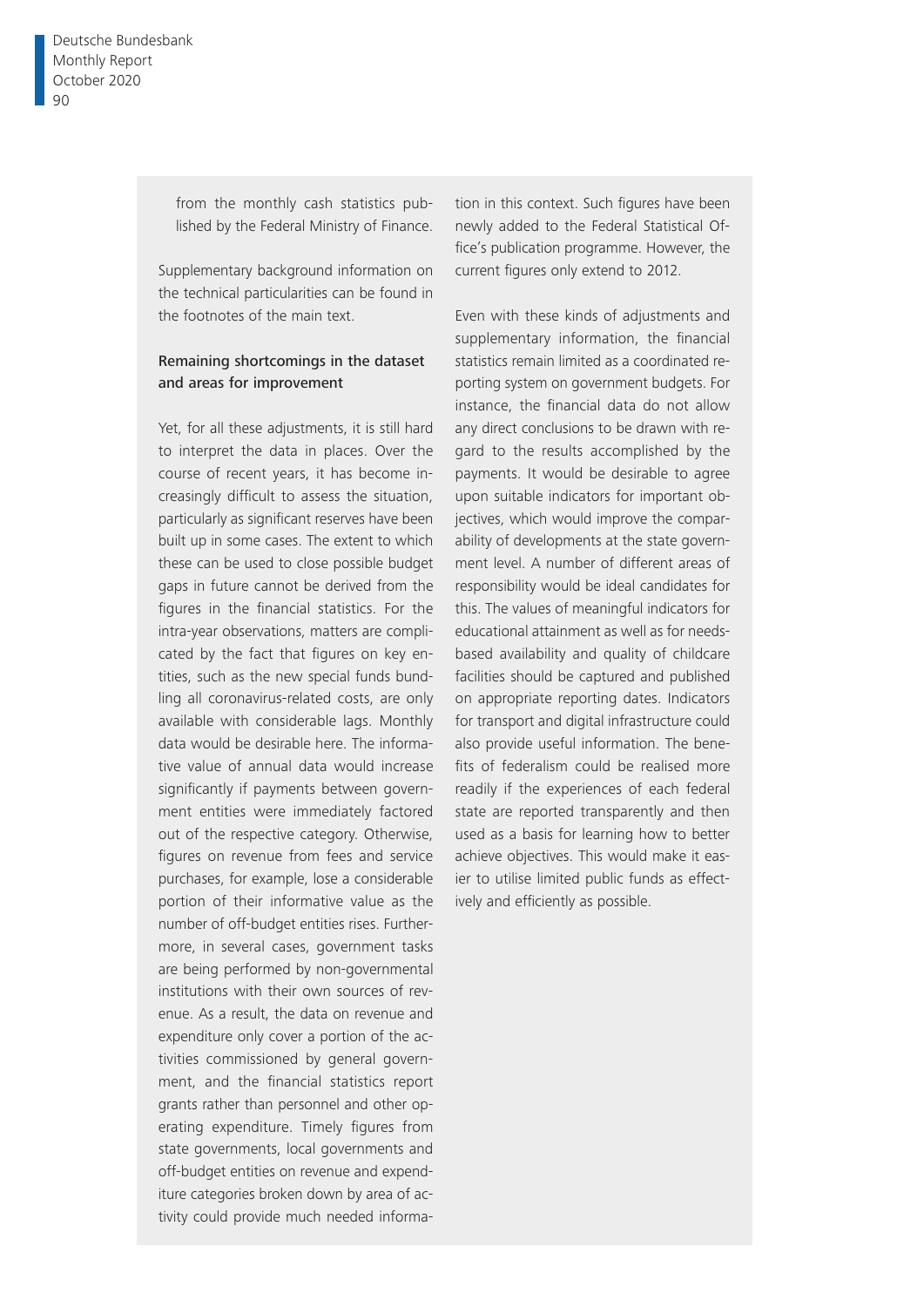item 5 in the table).<sup>3</sup> The opposite effect, particularly as a result of adjusting for financial transactions,4 (see items 2 to 4 in the table) was considerably smaller.<sup>5</sup>

*Fiscal stance eased markedly*

The federal states' finances were thus still in very good shape. However, the fiscal stance had already been eased significantly in the previous year. This is reflected in the fact that the structural primary surplus (the structural balance adjusted for net interest expenditure) fell by €8 billion (see items 7 to 9 in the table).

# **I** Individual federal states

*States' results vary …*

The results of the individual federal states are presented below. They show that, last year, not

3 Background information: Compared with the previous report, estimates of the cyclical effect in recent years are now more favourable (and estimates of the structural situation are accordingly less favourable). The reason for this is the coronavirus crisis; as a result of the pandemic, the trend in the GDP path – which was recalculated using a filtering method, including retroactively – was revised significantly downward. GDP in 2018, too, is now thus further above the trend, indicating a greater positive cyclical effect on the economy (in the cyclical adjustment procedure used).

4 Background information: As of 2019, the financial statistics no longer record claims from guarantees as loans but as grants. They are therefore no longer classified as financial transactions and are no longer deducted, which means that, to this extent, the adjusted balance is less favourable than in the years up to 2019. However, this break probably does not have a significant impact on the interpretation of structural changes compared with 2018. Using this approach would likewise mean that the extensive payment made to HSH Nordbank in this regard in 2018 would not be included in the structural balance; it would merely be deducted as a one-off effect instead of as a financial transaction. See also Deutsche Bundesbank (2019a), p. 44.

5 Background information: The exclusion of one-off effects did not change the result for the federal states as a whole on balance. On the one hand, Baden-Württemberg received revenue totalling €1½ billion stemming from fines issued to car manufacturers in relation to the diesel scandal. On the other hand, Lower Saxony paid out capital contributions of €1½ billion in the course of rescuing NordLB. It is unclear how this will be recorded in the financial statistics as they do not yet include this off-budget entity. The transaction was deducted here as a one-off effect. In the previous year, Bavaria and Lower Saxony combined received a similar amount of one-off revenue from such fines as Baden-Württemberg did in 2019.

6 Background information: In both Saarland and Bremen, the structural balance would have been clearly negative without the last full payment of consolidation assistance from central government, which was made in 2019. However, the new budgetary recovery assistance that the two states will receive starting in 2020 will be somewhat higher still in the coming years.

#### Derivation of the adjusted structural balance of state and local governments in 2019**\***



Sources: Federal Statistical Office and Bundesbank calculations. **\*** Financial statistics data. **1** Settlement of payments under the state government revenue-sharing scheme. Deutsche Bundesbank

only the federal states as a whole but almost all of the states individually recorded significant structural surpluses. In Saarland, the structural balance was only slightly positive.<sup>6</sup> As in the previous year, Hamburg posted by far the highest surplus.

It is to be welcomed that the population-based range of structural budgetary positions has narrowed over the past year. It still amounted to just over €700 (2018: €1,100). While structural surpluses fell in most federal states, increases were recorded, particularly in states that had been in relatively unfavourable positions before. This applies, for example, to Bremen, which had still recorded the poorest result in the previous year, but also to Lower Saxony, North Rhine-Westphalia and Hesse. As was the case last year, Hamburg posted the highest structural surplus; however, this was also the surplus that fell by the largest amount (see the table on pp. 96f., item 7).

*… but the range is narrower*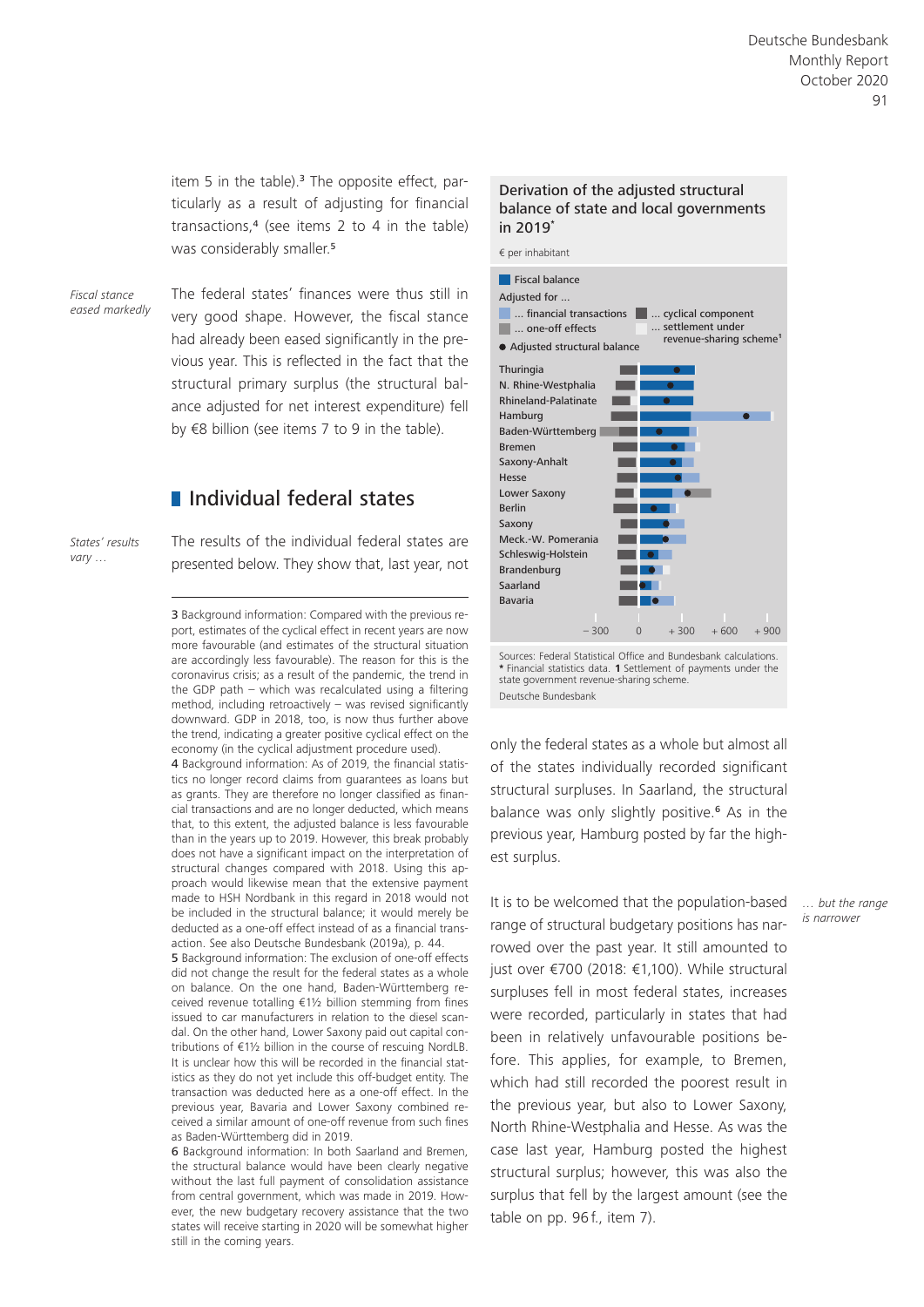#### Budgetary figures for the federal states (including local governments) in 2019\*

| Item                                                                         | <b>BW</b>                 | BY                             | <b>BB</b> | <b>HE</b> | <b>MV</b> | N <sub>l</sub> | <b>NW</b>  | <b>RP</b> |
|------------------------------------------------------------------------------|---------------------------|--------------------------------|-----------|-----------|-----------|----------------|------------|-----------|
|                                                                              |                           |                                |           |           |           |                |            |           |
| Derivation of adjusted structural balances                                   | $\epsilon$ per inhabitant |                                |           |           |           |                |            |           |
| Fiscal balance (1)                                                           | 353                       | 85                             | 104       | 301       | 168       | 236            | 384        | 381       |
| Memo item: $\notin$ million                                                  | 3,917                     | 1,110                          | 263       | 1,888     | 270       | 1,889          | 6,879      | 1,558     |
|                                                                              |                           |                                |           |           |           |                |            |           |
| Financial transactions (net) (2)                                             | $-51$                     | $-160$                         | $-64$     | $-124$    | $-162$    | $-89$          | 11         | 10        |
| Settlement of payments under the state government                            |                           |                                |           |           |           |                |            |           |
| revenue-sharing scheme (3)                                                   | 11                        | 11                             | 50        | $-10$     | $-17$     | $-36$          | $-15$      | $-50$     |
| Adjusted balance $(4)=(1)-(2)+(3)$                                           | 415                       | 256                            | 219       | 415       | 313       | 289            | 357        | 321       |
| Cyclical component <sup>1</sup> (5)                                          | 139                       | 140                            | 127       | 142       | 126       | 130            | 137        | 127       |
| One-off effects (6)                                                          | 135                       |                                |           |           |           | $-181$         |            |           |
|                                                                              |                           |                                |           |           |           |                |            |           |
| Adjusted structural balance $(7)=(4)-(5)-(6)$                                | 142                       | 116                            | 91        | 273       | 187       | 341            | 221        | 194       |
| Memo item: After deduction of consolidation assistance                       |                           |                                |           |           |           |                |            |           |
| Net interest burden <sup>2</sup> (8)                                         | 119                       | 16<br>$\overline{\phantom{a}}$ | 113       | 195       | 109       | 119            | 142        | 181       |
| Adjusted structural primary balance $(9)=(7)+(8)$                            | 261                       | 100                            | 205       | 468       | 297       | 460            | 363        | 376       |
|                                                                              |                           |                                |           |           |           |                |            |           |
|                                                                              |                           |                                |           |           |           |                |            |           |
| Expenditure, revenue and debt                                                | € per inhabitant          |                                |           |           |           |                |            |           |
| Total expenditure (10)                                                       | 6,728                     | 7,622                          | 6,965     | 7,543     | 6,743     | 6,434          | 7,037      | 6,108     |
| of which:                                                                    |                           |                                |           |           |           |                |            |           |
| Personnel expenditure <sup>3</sup> (11)                                      | 2,884                     | 2,726                          | 2,772     | 2,938     | 2,639     | 2,750          | 2,774      | 2,774     |
| Expenditure on current staff (11a)                                           | 2,179                     | 2,050                          | 2,368     | 2,274     | 2,188     | 2,081          | 2,066      | 2,083     |
| Civil service pension benefits <sup>4</sup> (11b)                            | 706                       | 676                            | 404       | 663       | 452       | 669            | 708        | 690       |
| Other operating expenditure (12)                                             | 1,136                     | 1,241                          | 1,295     | 1,538     | 1,327     | 1,100          | 1,561      | 1,245     |
| Interest expenditure (13)                                                    | 139                       | 62                             | 130       | 221       | 155       | 174            | 203        | 202       |
| Transfers to households (14)                                                 | 663                       | 784                            | 817       | 995       | 886       | 962            | 1,070      | 802       |
| Fixed asset formation (15)                                                   | 723                       | 924                            | 504       | 522       | 688       | 463            | 402        | 451       |
|                                                                              |                           |                                |           |           |           |                |            |           |
| Adjusted total expenditure <sup>5</sup> (16)                                 | 6,409                     | 6,736                          | 6,730     | 7,017     | 6,130     | 6,309          | 6,863      | 6,066     |
| Less interest expenditure (16a)                                              | 6,270                     | 6,674                          | 6,601     | 6,796     | 5,974     | 6,135          | 6,660      | 5,863     |
| Less interest expenditure and fees (16b)                                     | 5,688                     | 6,199                          | 5,964     | 6,013     | 5,425     | 5,697          | 5,688      | 5,355     |
| Total revenue (17)                                                           | 7,077                     | 7,706                          | 7,067     | 7,846     | 6,911     | 6,668          | 7,421      | 6,489     |
| of which:                                                                    |                           |                                |           |           |           |                |            |           |
| Tax revenue <sup>6</sup> (18)                                                | 5,005                     | 5,058                          | 4,668     | 5,251     | 4,627     | 4,769          | 4,992      | 4,705     |
| Fees (19)                                                                    | 582                       | 475                            | 637       | 782       | 550       | 438            | 972        | 509       |
| Transfers from central government7 (20)                                      | 504                       | 525                            | 955       | 633       | 1,037     | 577            | 581        | 562       |
| Adjusted total revenue <sup>5</sup> (21)                                     | 6,547                     | 6,852                          | 6,820     | 7,292     | 6,317     | 6,648          | 7,084      | 6,260     |
| Less fees (21a)                                                              | 5,964                     | 6,377                          | 6,183     | 6,510     | 5,768     | 6,210          | 6,112      | 5,751     |
| Debt at year-end (22)                                                        | 5,094                     | 2,108                          | 7.743     | 9,033     | 7.445     | 9,488          | 12,840     | 11,949    |
| Calculated average rate of interest (%)8 (23)                                | 2.69                      | 2.83                           | 1.73      | 2.38      | 2.14      | 1.82           | 1.60       | 1.61      |
|                                                                              |                           |                                |           |           |           |                |            |           |
| Tax rates and multipliers                                                    |                           | 3.5                            | 6.5       | 6.0       | 6.0       |                |            | 5.0       |
| Real estate acquisition tax (%) (24)<br>Real estate tax B (%)9 (25)          | 5.0<br>391                | 394                            | 409       | 490       | 428       | 5.0<br>435     | 6.5<br>577 | 403       |
|                                                                              |                           |                                |           |           |           |                |            |           |
| Local business tax $(\%)$ 9 (26)                                             | 366                       | 376                            | 316       | 414       | 382       | 408            | 453        | 381       |
| Other figures                                                                |                           |                                |           |           |           |                |            |           |
| Staff (FTEs per 1,000 inhabitants)10 (27)                                    | 34.7                      | 31.5                           | 36.1      | 35.0      | 31.6      | 33.5           | 33.2       | 33.7      |
| Recipients of pension benefits (per 1,000 inhabitants) <sup>11</sup> (28)    | 13.8                      | 12.9                           | 4.8       | 14.2      | 4.6       | 14.2           | 14.0       | 13.7      |
| A 13 annual gross civil servant pay (in $\epsilon$ 1,000) <sup>12</sup> (29) | 62.5                      | 65.5                           | 61.5      | 60.8      | 62.1      | 62.0           | 60.7       | 60.5      |

Sources: Federal Statistical Office, Federal Ministry of Finance and Bundesbank calculations. \* Core budgets and off-budget entities. Abbreviations: BW - Baden-Württemberg, BY – Bavaria, BB – Brandenburg, HE – Hesse, MV – Mecklenburg-West Pomerania, NI – Lower Saxony, NW – North Rhine-Westphalia, RP – Rhineland-Palatinate, SL – Saarland, SN – Saxony, ST – Saxony-Anhalt, SH – Schleswig-Holstein, TH – Thuringia, BE – Berlin, HB – Bremen, HH – Hamburg. 1 Data pursuant to the Bundesbank's cyclical adjustment procedure based on figures from the spring 2020 macroeconomic forecast. 2 Interest expenditure less interest income. Deutsche Bundesbank

3 Including refunds to central government for legacy claims for pension benefits in eastern Germany (under the Entitlement Transfer Act *(Anspruchs- und Anwartschaftsüberführungsgesetz* – AAÜG)). 4 Including healthcare subsidies and AAÜG payments. 5 Excluding financial transactions on the revenue side and expenditure side as well as payments under the state government revenue- sharing scheme made by states providing contributions. Lagged payments under the state government revenue-sharing scheme are settled on the income side as a correction affecting the fiscal balance. 6 Taxes and compensation for motor vehicle tax; state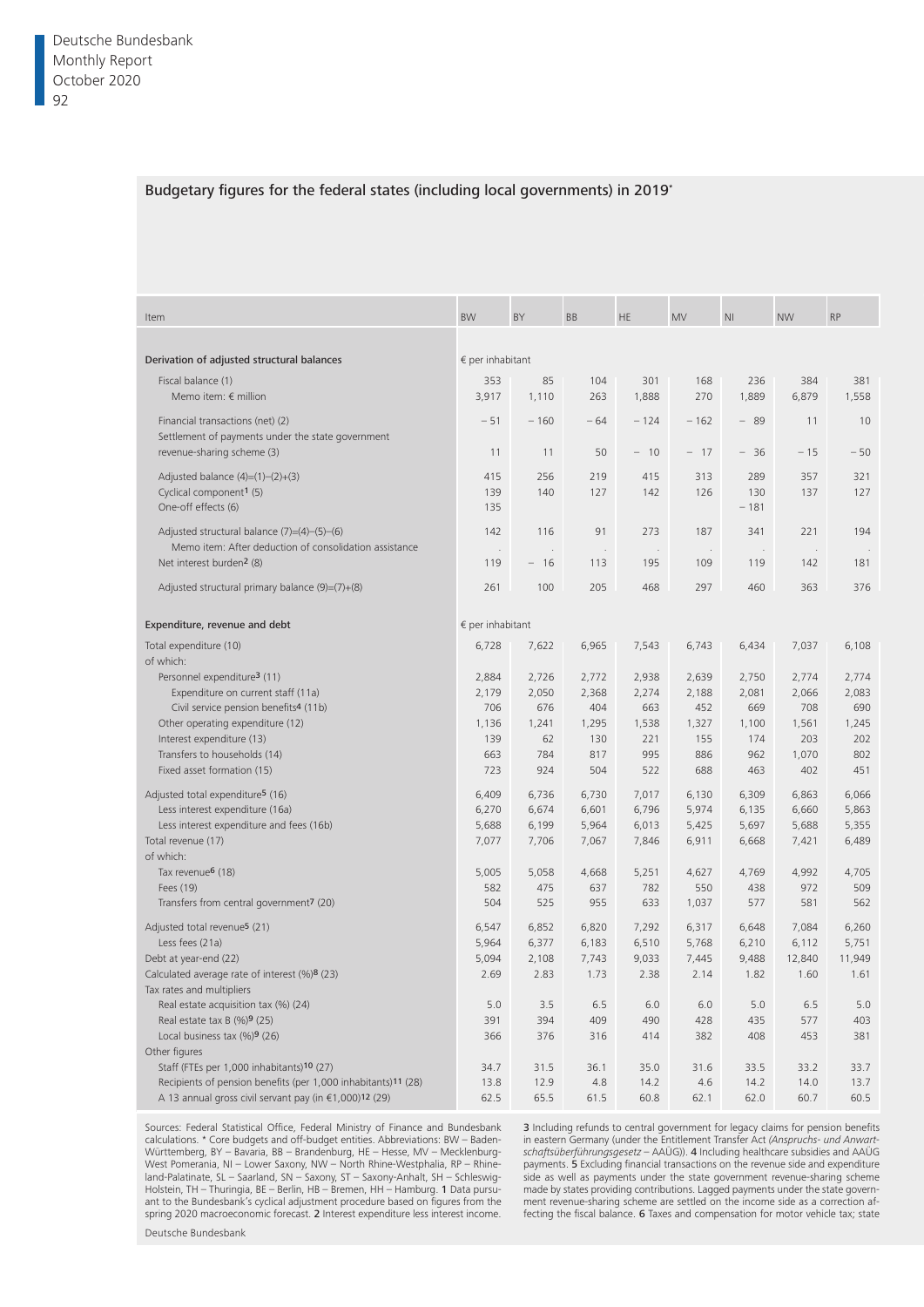|        |                |                |                |                |                |                |                              |                   |                           | Deutsche Bundesbank                                                                                                                 |
|--------|----------------|----------------|----------------|----------------|----------------|----------------|------------------------------|-------------------|---------------------------|-------------------------------------------------------------------------------------------------------------------------------------|
|        |                |                |                |                |                |                |                              |                   |                           |                                                                                                                                     |
|        |                |                |                |                |                |                |                              |                   |                           |                                                                                                                                     |
|        |                |                |                |                |                |                |                              |                   |                           |                                                                                                                                     |
|        |                |                |                |                |                |                |                              |                   |                           |                                                                                                                                     |
|        |                |                |                |                |                |                |                              |                   |                           |                                                                                                                                     |
|        |                |                |                |                |                |                |                              |                   |                           |                                                                                                                                     |
|        |                |                |                |                |                |                |                              |                   |                           |                                                                                                                                     |
|        |                |                |                |                |                |                |                              |                   |                           |                                                                                                                                     |
|        |                |                |                |                |                |                |                              |                   |                           |                                                                                                                                     |
|        |                |                |                |                |                |                |                              |                   |                           |                                                                                                                                     |
| SL     | SN             | ST             |                | SH             | TH             | BE             | $\mathsf{HB}$                | HH                | Total                     | Item                                                                                                                                |
|        |                |                |                |                |                |                |                              |                   |                           |                                                                                                                                     |
|        |                |                |                |                |                |                |                              |                   | $\epsilon$ per inhabitant | Derivation of adjusted structural balances                                                                                          |
|        | 90             | 205            | 303            | 137            | 391            | 215            | 323                          | 366               | 268                       | Fiscal balance (1)                                                                                                                  |
|        | 89             | 835            | 666            | 397            | 835            | 785            | 221                          | 674               | 22,277                    | Memo item: $\notin$ million                                                                                                         |
|        | $-51$          | $-114$         | $-81$          | $-94$          | 6              | $-44$          | $-71$                        | $-556$            | $-79$                     | Financial transactions (net) (2)                                                                                                    |
|        | 16<br>$ \,$    | 2              | $-19$          | $-19$          | 8              | 22             | 35                           | 23                | $-5$                      | Settlement of payments under the state government<br>revenue-sharing scheme (3)                                                     |
|        |                |                |                |                |                |                |                              |                   |                           |                                                                                                                                     |
|        | 157<br>132     | 317<br>125     | 365<br>127     | 213<br>130     | 393<br>127     | 282<br>178     | 429<br>180                   | 945<br>194        | 342<br>138                | Adjusted balance (4)=(1)-(2)+(3)<br>Cyclical component <sup>1</sup> (5)                                                             |
|        |                |                |                |                |                |                |                              |                   |                           | One-off effects (6)                                                                                                                 |
|        | 25             | 191            | 238            | 83             | 266            | 104            | 248                          | 751               | 203                       | Adjusted structural balance $(7)=(4)-(5)-(6)$                                                                                       |
|        | $-238$<br>381  | $-13$          | 202<br>110     | 56<br>155      | 127            | 82<br>303      | $-191$<br>802                | $\sim 100$<br>342 | 128                       | Memo item: After deduction of consolidation assistance<br>Net interest burden <sup>2</sup> (8)                                      |
|        |                |                |                |                |                |                |                              |                   |                           |                                                                                                                                     |
|        | 406            | 178            | 349            | 238            | 392            | 407            | 1,051                        | 1,093             | 331                       | Adjusted structural primary balance (9)=(7)+(8)                                                                                     |
|        |                |                |                |                |                |                |                              |                   |                           | € per inhabitant Expenditure, revenue and debt                                                                                      |
|        | 6,700          | 6,626          | 7,018          | 6,941          | 6,323          | 8,541          | 9,701 11,080                 |                   |                           | 6,997 Total expenditure (10)                                                                                                        |
|        |                |                |                |                |                |                |                              |                   |                           | of which:                                                                                                                           |
|        | 2,950<br>2,176 | 2,727<br>2,359 | 2,715<br>2,290 | 2,588<br>1,941 | 2,651<br>2,245 | 3,193<br>2,456 | 3,536<br>2,602               | 3,695<br>2,659    | 2,822<br>2,165            | Personnel expenditure <sup>3</sup> (11)<br>Expenditure on current staff (11a)                                                       |
|        | 773            | 368            | 424            | 647            | 406            | 737            | 934                          | 1,036             | 658                       | Civil service pension benefits <sup>4</sup> (11b)                                                                                   |
|        | 1,487          | 1,209          | 1,635          | 1,113          | 1,102          | 2,590          | 2,379                        | 3,535             | 1,432                     | Other operating expenditure (12)                                                                                                    |
|        | 392<br>604     | 43<br>744      | 173<br>613     | 189<br>929     | 173<br>726     | 314<br>816     | 1,042<br>1,101               | 447<br>846        | 177<br>867                | Interest expenditure (13)<br>Transfers to households (14)                                                                           |
|        | 388            | 697            | 556            | 632            | 614            | 452            | 371                          | 663               | 593                       | Fixed asset formation (15)                                                                                                          |
|        | 6,603          | 6,417          | 6,906          | 6,783          | 6,289          | 8,396          |                              | 9,515 10,324      | 6,794                     | Adjusted total expenditure <sup>5</sup> (16)                                                                                        |
|        | 6,211          | 6,373          | 6,732          | 6,594          | 6,116          | 8,083          | 8,473                        | 9,877             | 6,617                     | Less interest expenditure (16a)                                                                                                     |
|        | 5,760<br>6,790 | 5,901<br>6,831 | 6,215<br>7,322 | 6,073<br>7,078 | 5,672<br>6,714 | 7,472          | 7,612<br>8,755 10,022 11,446 | 7,634             | 5,943<br>7,265            | Less interest expenditure and fees (16b)<br>Total revenue (17)                                                                      |
|        |                |                |                |                |                |                |                              |                   |                           | of which:                                                                                                                           |
|        | 4,716<br>451   | 4,583<br>472   | 4,592<br>518   | 4,792<br>521   | 4,608<br>444   | 6,430<br>610   | 6,480<br>862                 | 7,034<br>2,244    | 5,041<br>674              | Tax revenue <sup>6</sup> (18)<br>Fees (19)                                                                                          |
|        | 878            | 799            | 1,258          | 735            | 861            | 942            | 1,272                        | 816               | 656                       | Transfers from central government <sup>7</sup> (20)                                                                                 |
|        |                | 6,608          | 7,145          | 6,866          | 6,555          | 8,499          |                              | 9,762 11,075      | 6,997                     | Adjusted total revenue <sup>5</sup> (21)                                                                                            |
|        | 6,628          |                | 6,627          | 6,345          | 6,111          | 7,889          | 8,900                        | 8,832             | 6,323                     | Less fees (21a)                                                                                                                     |
|        | 6,177          | 6,136          |                |                | 8,595          | 15,795         | 48,437 20,642<br>2.99        | 2.12              | 9,190<br>1.94             | Debt at year-end (22)<br>Calculated average rate of interest (%)8 (23)                                                              |
| 18,023 |                | 2,321          | 11,089         | 12,902         |                |                |                              |                   |                           |                                                                                                                                     |
|        | 2.18           | 1.69           | 1.65           | 1.44           | 2.02           | 1.92           |                              |                   |                           | Tax rates and multipliers                                                                                                           |
|        | 6.5            | 3.5            | 5.0            | 6.5            | 6.5            | 6.0            | 5.0                          | 4.5               | 5.4                       | Real estate acquisition tax (%) (24)                                                                                                |
|        | 444            | 498            | 420            | 399            | 435            | 810            | 687                          | 540               | 475                       | Real estate tax B (%)9 (25)                                                                                                         |
|        | 446            | 422            | 376            | 378            | 407            | 410            | 469                          | 470               | 403                       | Local business tax (%) <sup>9</sup> (26)<br>Other figures                                                                           |
|        | 32.8           | 35.7           | 36.1           | 31.3           | 35.2           | 41.4           | 43.0                         | 38.3              | 34.1                      | Staff (FTEs per 1,000 inhabitants)10 (27)                                                                                           |
|        | 17.2<br>60.7   | 3.1<br>64.1    | 5.4<br>62.5    | 13.7<br>59.8   | 5.4<br>62.4    | 17.2<br>60.6   | 22.4                         | 19.8<br>61.2 61.7 | 12.7<br>61.8              | Recipients of pension benefits (per 1,000 inhabitants) <sup>11</sup> (28)<br>A 13 annual gross civil servant pay (in €1,000)12 (29) |

government revenue- sharing scheme and general supplementary central government grants according to provisional settlement figures. **7** Excluding general sup-<br>plementary central government grants and compensation for motor vehicle tax. **8** Interest expenditure as a percentage of debt at the end of the previous year.<br>9 Revenue-weighted average local government multipliers for 2019. 10 Public<br>sector staff working in state and local governments as at 30 Jun in full-time equivalents (FTEs). Areas in which non-public sector enterprises normally operate (such as university and other hospitals, nutrition, utilities, transport, finance) are not included. 11 Recipients of state and local governments' civil service pension benefits as at 1 January 2019. 12 Total of annual basic salary at the<br>final level of the pay grade, general job-based allowance or structural allowance, special payment(s), assuming a 40-hour week. Total column shows the unweighted mean here. The A 13 pay grade applies in particular to many school teachers. Source: DGB Besoldungsreport March 2019.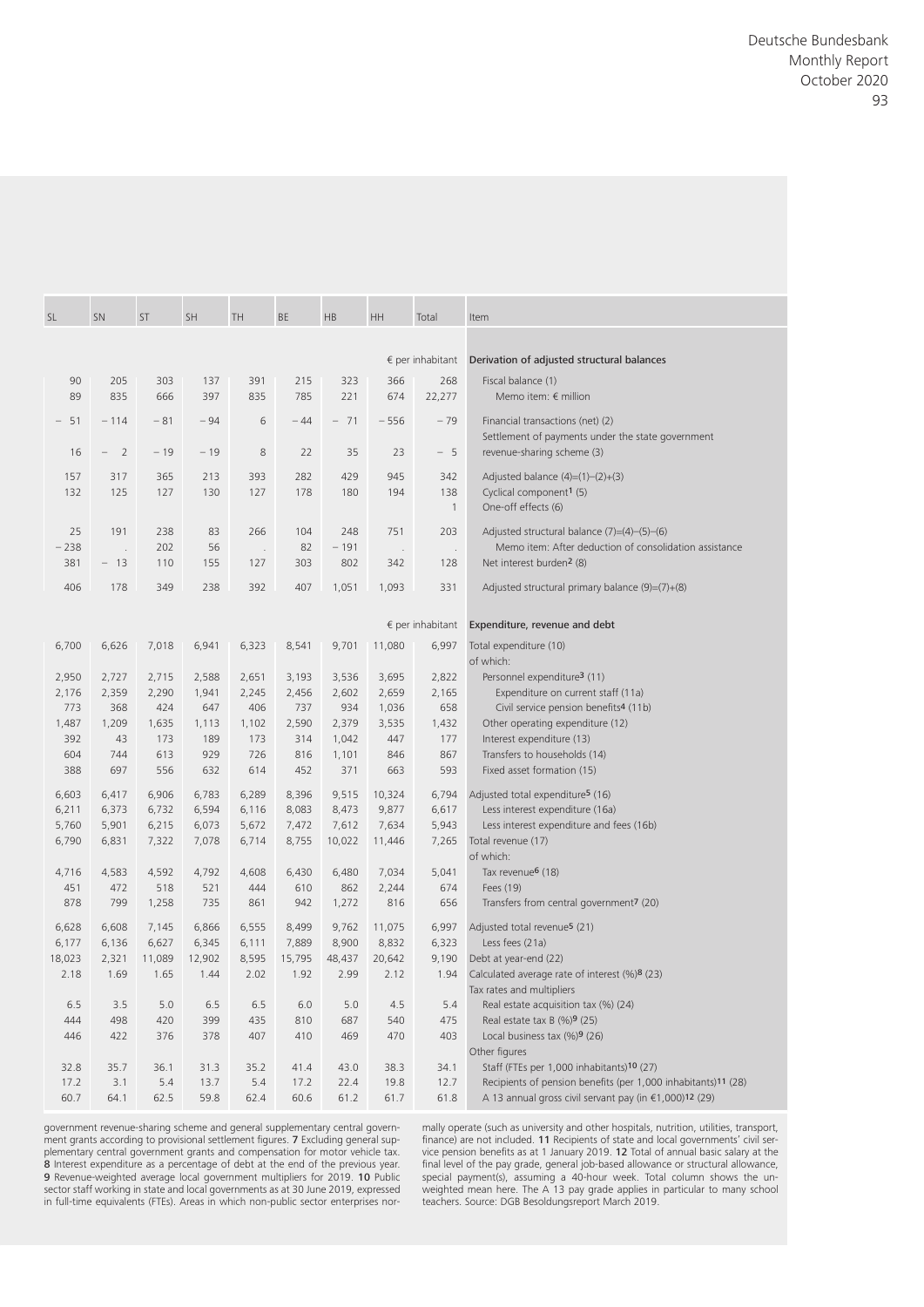

Sources: Federal Statistical Office and Bundesbank calculations. **\*** Financial statistics data. Debt in the non-public and public sectors (non-consolidated). **1** Population-weighted mean of all state and local governments. Deutsche Bundesbank

*Example: Hamburg saw strong expenditure growth and Bremen high revenue growth*

The different developments can be traced back to various causes. In Hamburg, for example, adjusted<sup>7</sup> total expenditure rose sharply (see the table on pp. 96 f., item 16). This was due, in particular, to personnel expenditure and other operating expenditure (see the table on pp. 96 f., items 11 and 12). The largest increase in the number of staff was in Hamburg (see the table on pp. 96 f., item 27), and supplementary provisions appear to have been made, partly due to the wage agreement. At the same time, growth in adjusted total revenue was below average despite relatively steep growth in tax revenue (see the table on pp. 96 f., items 18 and 21). In Bremen, by contrast, adjusted total revenue still rose somewhat more strongly than adjusted total expenditure.

## Interest burdens

*Wide range of debt levels*

Before the debt brake entered into force, individual federal states were able to determine their own net borrowing for investment pur-

poses. They were able to breach this limit relatively easily without incurring repayment obligations. As a result, the (per capita) debt levels among the states are very different – irrespective of the extensive multi-year special transfers in connection with particularly high debt levels. For example, at the end of 2019, Bremen's debt exceeded the population-weighted state average by just over four times (see the table on pp. 92 f., item 22, and the adjacent chart). Hamburg and Saarland also recorded significantly above average figures, while Bavaria and Saxony were at the lower end. Interest expenditure resulting from debt (see the table on pp. 92 f., item 13) varied from state to state broadly in line with debt levels.

Debt fell in most federal states in 2019 (see the table on pp. 96 f., item 22). However, considerable rises were recorded in some states, most notably in Bremen. It appears that Bremen had concluded forward transactions in the past to secure interest rate conditions. Consequently, the city state then had to finance the necessary collateral.8 The rise in debt in Saxony-Anhalt resulted partly from financing a capital contribution to NordLB. In Brandenburg, loans were taken out to finance a special fund.<sup>9</sup>

*Debt falling in most states, but sharp rises in individual cases*

<sup>7</sup> Background information: Here, total revenue and total expenditure are adjusted for financial transactions as well as one-off effects and payments made under the state government revenue-sharing scheme. Cyclical effects and payments made under the state government revenue-sharing scheme concerning other reporting years are neutralised on the revenue side (see the table on pp. 92 f., items 16 and 21).

<sup>8</sup> See Federal Statistical Office (2020). Background information: In the case of forward transactions, collateral is generally required to secure the claims arising from the contracts. However, the provision or receipt of collateral is not reported as expenditure or revenue that would affect the budget. If current interest rates deviate from the agreed rates and the market value of the derivative changes as a result, the collateral requirements are adjusted accordingly. The rise in debt in Bremen resulted from higher cash advances. Cash advances may indicate that collateral has been provided or received. Collateral received increases cash balances. However, as it is repayable, a cash advance is also recorded in the corresponding amount. Collateral to be provided is often financed using cash advances. This, however, entails a claim on the collateral taker in the amount of the collateral provided. In this way, collateral provided in connection with forward transactions can decouple debt development from the budget deficit. 9 See Deutsche Bundesbank (2020), p. 65.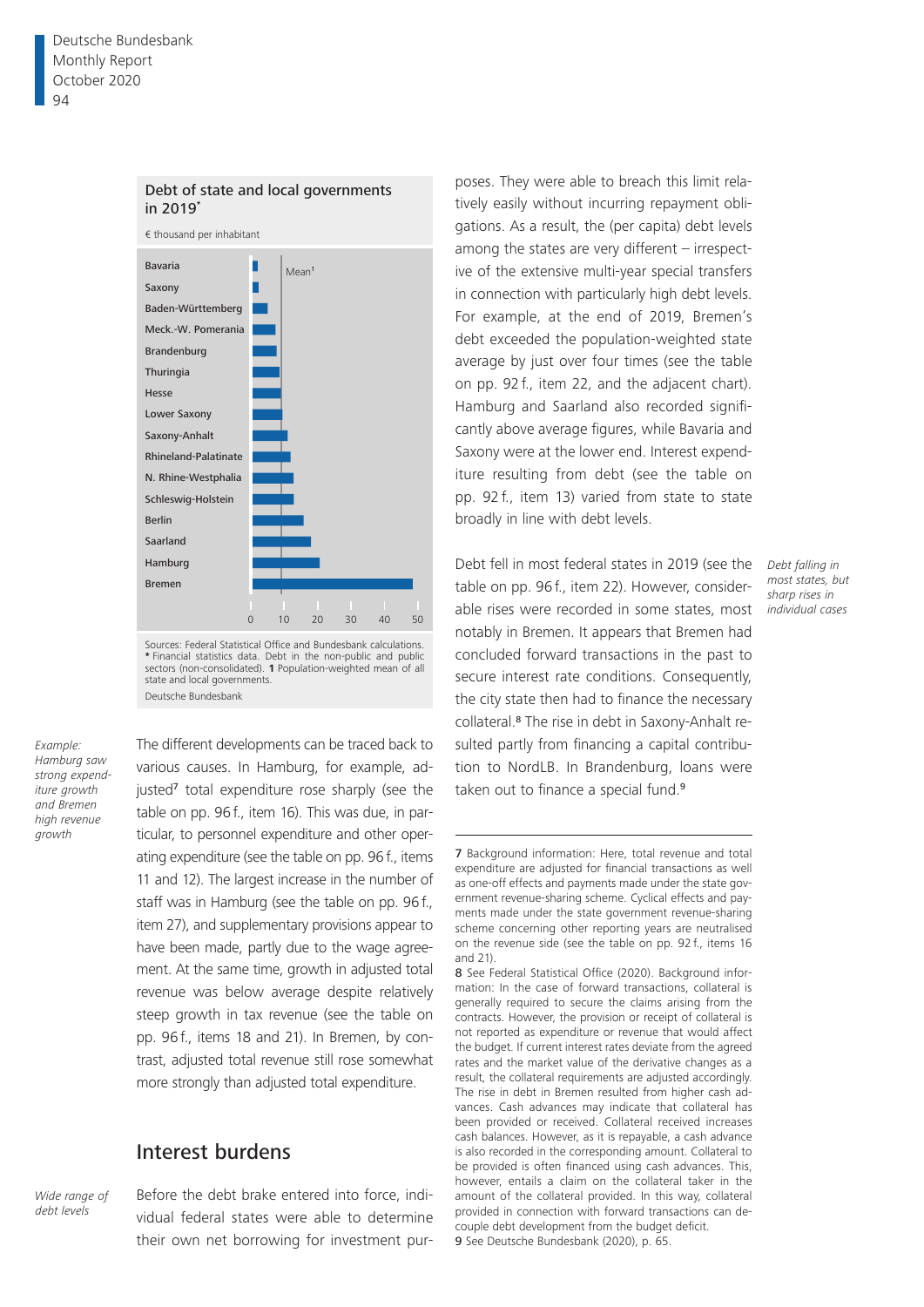*Average rate of interest down in almost all states, but considerable differences in some cases*

Despite differing levels of debt, the risk premiums for borrowing do not vary widely from state to state. The capital markets appear to generally assume high creditworthiness and, if in doubt, that assistance would be provided by the German state as a whole. Nevertheless, the calculated average rates of interest that the states pay for their debt differ (see the table on pp. 92 f., item 23). Ultimately, this is due chiefly to the debt structure. For instance, there are differences in interest rate fixation periods and the percentage of loans that were taken out during years when interest rates were higher. Interest rate hedging operations are also likely to contribute to the variance. At 3%, Bremen recorded the highest average rates of interest. Schleswig-Holstein stood at the other end of the scale with rates of 1½%. In 2019, the average rate of interest still recorded a further fall of just over 0.1 percentage point across Germany as a whole.<sup>10</sup> Low interest rates are expected to continue to significantly dampen expenditure, especially for highly indebted states.

*Interest expenditure offset by substantial interest income in some cases*

For a more comprehensive picture, account needs to be taken of interest income from financial assets alongside interest expenditure on debt. Netting both items (to calculate net interest) results in the per capita range between the federal states decreasing from €1,000 to €820 (see the table on pp. 92 f., item 8, and the adjacent chart). Bavaria and Saxony both posted slightly negative net interest burdens, meaning that their interest income was somewhat higher than their interest expenditure. By contrast, in spite of high revenues, Bremen had the heaviest net interest burden, and was followed some way behind by Saarland and Hamburg.

*States with the highest interest rate burdens sometimes compensate for these with a more ambitious stance elsewhere*

The structural primary balance shows the balance minus any existing (net) debt burden (see the table on pp. 92 f., item 9, and the chart on p. 98). In these terms, Hamburg recorded the highest surplus, closely followed by Bremen. Hamburg and Bremen adopted a more ambitious stance in the remaining areas of their budgets, evidently partly in response to their



Sources: Federal Statistical Office and Bundesbank calculations. **\*** Financial statistics data. **1** Interest expenditure less interest in-come. **2** Population-weighted mean of all state and local governments. Deutsche Bundesbank

Bremen Saarland Hamburg Berlin Hesse

Rhineland-Palatinate

0 200 400 600 800 1,000

high interest burdens. The opposite was true for federal states with low interest burdens: Bavaria and Saxony used their low interest expenditure to pad out their budget more generously in other areas (low structural primary surpluses).

The very low interest rates will also make it easier to manage the current crisis. The high level of borrowing to be expected can probably initially be financed without incurring a significant interest burden. However, while interest rates do not look set to see a turnaround in the short term and the average interest rate is likely to fall further to begin with, it should not be assumed that today's extremely low rates will persist over the long term.

*Borrowing for crisis management not associated with significant interest burdens*

<sup>10</sup> The booking of premiums and discounts can sometimes also play a role in annual comparisons of the calculated average rates of interest. Premiums reduce and discounts increase the underlying interest expenditure.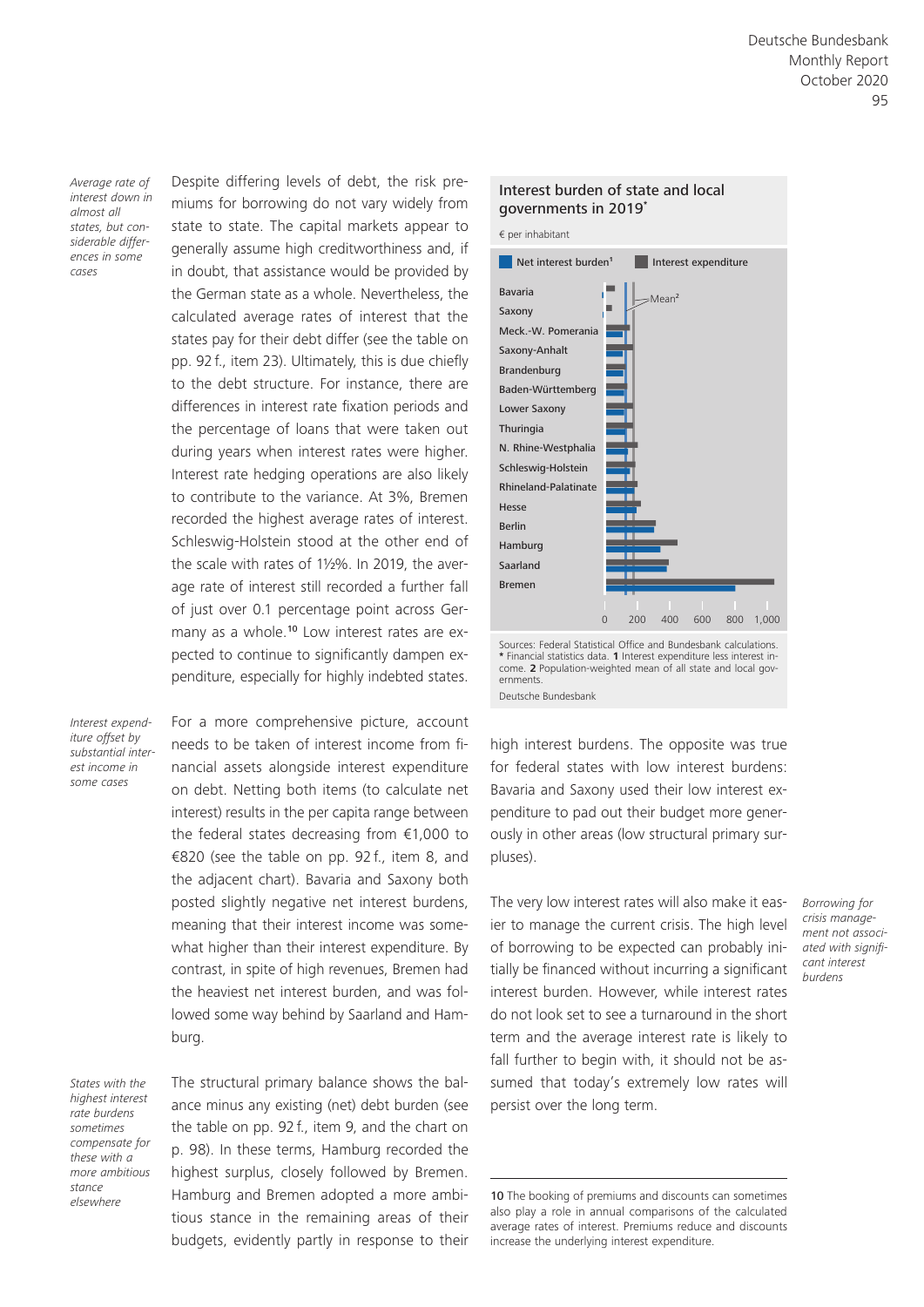#### Budgetary figures for the federal states (including local governments) in 2019: Change against 2018\*

| Item                                                          | BW                        | BY                                         | BB                                                | <b>HE</b> | MV                             | N <sub>l</sub>                   | <b>NW</b>                                | RP             |
|---------------------------------------------------------------|---------------------------|--------------------------------------------|---------------------------------------------------|-----------|--------------------------------|----------------------------------|------------------------------------------|----------------|
|                                                               |                           |                                            |                                                   |           |                                |                                  |                                          |                |
| Derivation of adjusted structural balances                    | $\epsilon$ per inhabitant |                                            |                                                   |           |                                |                                  |                                          |                |
| Fiscal balance (1)                                            | $-45$                     | $-418$                                     | $-290$                                            | 42        | $-335$                         | $-231$                           | 98                                       | 25             |
| Memo item: $\notin$ million                                   | $-488$                    | $-5,448$                                   | $-726$                                            | 268       | $-539$                         | $-1,836$                         | 1,769                                    | 105            |
|                                                               |                           |                                            |                                                   |           |                                |                                  |                                          |                |
| Financial transactions (net) (2)                              | $-18$                     | 87<br>$\overline{\phantom{a}}$             | $-50$                                             | $-26$     | $-33$                          | 18<br>$\overline{\phantom{0}}$   | 68                                       | $\overline{4}$ |
| Settlement of payments under the state government             |                           |                                            |                                                   |           |                                |                                  |                                          |                |
| revenue-sharing scheme (3)                                    | $-10$                     | 21                                         | 104                                               | $-40$     | 40<br>$\hspace{0.1mm}$         | 42<br>$\overline{\phantom{a}}$   | $\overline{\phantom{0}}$<br>$\mathbf{1}$ | $-164$         |
|                                                               |                           |                                            |                                                   |           |                                |                                  |                                          |                |
| Adjusted balance $(4)=(1)-(2)+(3)$                            | $-38$                     | 310<br>$\hspace{0.1mm}-\hspace{0.1mm}$     | $-137$                                            | 27        | $-342$                         | 255<br>$-$                       | 30                                       | $-144$         |
| Cyclical component <sup>1</sup> (5)                           | $-33$                     | 32<br>$\hspace{0.1mm}-\hspace{0.1mm}$      | $-32$                                             | $-37$     | 32<br>$\overline{\phantom{a}}$ | 30<br>$-$                        | $-35$                                    | $-37$          |
| One-off effects (6)                                           | 135                       | $- 61$                                     |                                                   |           |                                | $-307$                           |                                          |                |
|                                                               |                           |                                            |                                                   |           |                                |                                  |                                          |                |
| Adjusted structural balance $(7)=(4)-(5)-(6)$                 | $-139$                    | 217<br>$\overline{\phantom{a}}$            | $-105$                                            | 64        | $-310$                         | 82                               | 64                                       | $-106$         |
| Net interest burden <sup>2</sup> (8)                          | $-21$                     | 9                                          | $\hspace{0.1mm}-\hspace{0.1mm}$<br>$\overline{4}$ | $-10$     | $-4$                           | 18<br>$\overline{\phantom{a}}$   | $-33$                                    | $-32$          |
|                                                               |                           |                                            |                                                   |           |                                |                                  |                                          |                |
| Adjusted structural primary balance (9)=(7)+(8)               | $-160$                    | 226<br>$\hspace{0.1mm}-\hspace{0.1mm}$     | $-109$                                            | 54        | $-313$                         | 63                               | 32                                       | $-138$         |
|                                                               |                           |                                            |                                                   |           |                                |                                  |                                          |                |
|                                                               |                           |                                            |                                                   |           |                                |                                  |                                          |                |
| Expenditure, revenue and debt                                 | $\epsilon$ per inhabitant |                                            |                                                   |           |                                |                                  |                                          |                |
| Total expenditure (10)                                        | 233                       | 667                                        | 436                                               | 247       | 594                            | 452                              | 229                                      | 235            |
| of which:                                                     |                           |                                            |                                                   |           |                                |                                  |                                          |                |
| Personnel expenditure <sup>3</sup> (11)                       | 153                       | 122                                        | 119                                               | 124       | 108                            | 132                              | 123                                      | 144            |
|                                                               |                           |                                            |                                                   |           |                                |                                  |                                          |                |
| Expenditure on current staff (11a)                            | 166                       | 123                                        | 119                                               | 139       | 95                             | 127                              | 118                                      | 120            |
| Civil service pension benefits <sup>4</sup> (11b)             | $-14$                     | $\overline{1}$<br>$\overline{\phantom{a}}$ | $\circ$                                           | $-15$     | 13                             | 5                                | $\overline{4}$                           | 24             |
| Other operating expenditure (12)                              | 78                        | 82                                         | 65                                                | 128       | 77                             | 36                               | 81                                       | 7              |
| Interest expenditure (13)                                     | $-23$                     | 8                                          | $\overline{4}$                                    | $-10$     | 5                              | 12                               | $-27$                                    | $-37$          |
| Transfers to households (14)                                  | 14                        | 41                                         | 14                                                | - 5       | $\overline{7}$                 | $\overline{3}$                   | 29                                       | -5             |
| Fixed asset formation (15)                                    | 66                        | 107                                        | 78                                                | 52        | 80                             | 77                               | 42                                       | 66             |
|                                                               |                           |                                            |                                                   |           |                                |                                  |                                          |                |
| Adjusted total expenditure <sup>5</sup> (16)                  | 283                       | 424                                        | 329                                               | 241       | 498                            | 438                              | 194                                      | 243            |
| Less interest expenditure (16a)                               | 306                       | 431                                        | 333                                               | 251       | 503                            | 450                              | 221                                      | 280            |
|                                                               |                           |                                            |                                                   |           |                                |                                  |                                          |                |
| Less interest expenditure and fees (16b)                      | 177                       | 419                                        | 328                                               | 230       | 440                            | 439                              | 197                                      | 324            |
| Total revenue (17)                                            | 186                       | 249                                        | 145                                               | 289       | 259                            | 217                              | 327                                      | 259            |
| of which:                                                     |                           |                                            |                                                   |           |                                |                                  |                                          |                |
| Tax revenue <sup>6</sup> (18)                                 | 7<br>$\equiv$             | $\overline{2}$                             | 113                                               | 106       | 50                             | 68                               | 87                                       | $-11$          |
| Fees (19)                                                     | 129                       | 12                                         | 5                                                 | 21        | 63                             | 12                               | 24                                       | $-44$          |
| Transfers from central government7 (20)                       | 121                       | 150                                        | 62                                                | 105       | 97                             | 142                              | 105                                      | 138            |
|                                                               |                           |                                            |                                                   |           |                                |                                  |                                          |                |
| Adjusted total revenue <sup>5</sup> (21)                      | 143                       | 207                                        | 223                                               | 305       | 188                            | 516                              | 258                                      | 137            |
| Less fees (21a)                                               | 14                        | 194                                        | 218                                               | 284       | 125                            | 504                              | 234                                      | 181            |
| Debt at year-end (22)                                         | $-95$                     | 102                                        | 214                                               | $-322$    | 197                            | 82<br>$\overline{\phantom{a}}$   | 135                                      | $-632$         |
| Calculated average rate of interest (%)8 (23)                 | $-0.33$                   | 0.05<br>$\overline{\phantom{a}}$           | 0.01                                              | 0.05      | $-0.08$                        | 0.13<br>$\overline{\phantom{a}}$ | $-0.15$                                  | $-0.26$        |
|                                                               |                           |                                            |                                                   |           |                                |                                  |                                          |                |
| Tax rates and multipliers                                     |                           |                                            |                                                   |           |                                |                                  |                                          |                |
| Real estate acquisition tax (%) (24)                          | 0.0                       | 0.0                                        | 0.0                                               | 0.0       | 1.0                            | 0.0                              | 0.0                                      | 0.0            |
| Real estate tax B $(\%)$ 9 (25)                               | $-6.2$                    | 0.1                                        | 0.5                                               | 17.3      | 1.2                            | 3.9                              | 6.4                                      | 1.4            |
| Local business tax $(\%)$ <sup>9</sup> (26)                   | $-0.8$                    | 0.9                                        | $-3.2$                                            | 1.0       | 1.2                            | 1.2                              | 1.8                                      | 3.8            |
| Other figures                                                 |                           |                                            |                                                   |           |                                |                                  |                                          |                |
| Staff (FTEs per 1,000 inhabitants) <sup>10</sup> (27)         | 0.6                       | 0.4                                        | 0.4                                               | 0.6       | 0.5                            | 0.8                              | 0.5                                      | 0.5            |
|                                                               |                           |                                            |                                                   |           |                                |                                  |                                          |                |
| Recipients of pension benefits (per 1,000 inhabitants)11 (28) | 0.4                       | 0.3                                        | 0.5                                               | 0.2       | 0.3                            | 0.3                              | 0.3                                      | 0.2            |

Sources: Federal Statistical Office, Federal Ministry of Finance and Bundesbank calculations. \* Core budgets and off-budget entities. Abbreviations: BW - Baden-Württemberg, BY – Bavaria, BB – Brandenburg, HE – Hesse, MV – Mecklenburg-West Pomerania, NI - Lower Saxony, NW - North Rhine-Westphalia, RP - Rhineland-Palatinate, SL – Saarland, SN – Saxony, ST – Saxony-Anhalt, SH – Schleswig-Holstein, TH – Thuringia, BE – Berlin, HB – Bremen, HH – Hamburg. 1 Data pursuant to the Bundesbank's cyclical adjustment procedure based on figures from the Deutsche Bundesbank

spring 2020 macroeconomic forecast. 2 Interest expenditure less interest income. 3 Including refunds to central government for legacy claims for pension benefits<br>in eastern Germany (under the Entitlement Transfer Act (*Anspruchs- und Anwartschaftsüberführungsgesetz* – AAÜG)). 4 Including healthcare subsidies and AAÜG payments. 5 Excluding financial transactions on the revenue side and expenditure side as well as payments under the state government revenue-sharing scheme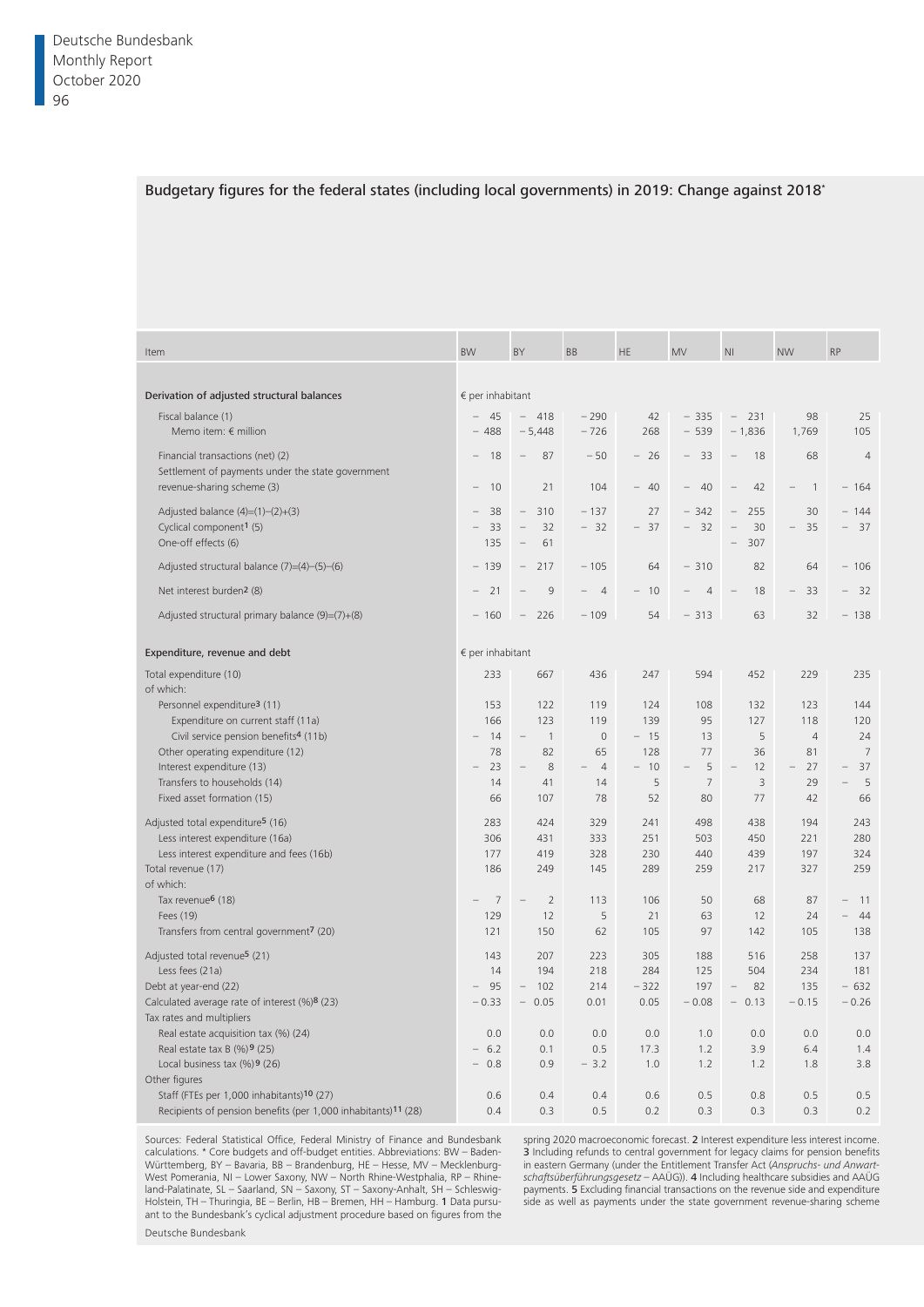|    |                |                |                          |                   |                                    |                                          |                       |                       |                     | Deutsche Bundesbank                                                                                |
|----|----------------|----------------|--------------------------|-------------------|------------------------------------|------------------------------------------|-----------------------|-----------------------|---------------------|----------------------------------------------------------------------------------------------------|
|    |                |                |                          |                   |                                    |                                          |                       |                       |                     |                                                                                                    |
|    |                |                |                          |                   |                                    |                                          |                       |                       |                     |                                                                                                    |
|    |                |                |                          |                   |                                    |                                          |                       |                       |                     |                                                                                                    |
|    |                |                |                          |                   |                                    |                                          |                       |                       |                     |                                                                                                    |
|    |                |                |                          |                   |                                    |                                          |                       |                       |                     |                                                                                                    |
|    |                |                |                          |                   |                                    |                                          |                       |                       |                     |                                                                                                    |
|    |                |                |                          |                   |                                    |                                          |                       |                       |                     |                                                                                                    |
|    |                |                |                          |                   |                                    |                                          |                       |                       |                     |                                                                                                    |
|    |                |                |                          |                   |                                    |                                          |                       |                       |                     |                                                                                                    |
|    |                |                |                          |                   |                                    |                                          |                       |                       |                     |                                                                                                    |
|    |                |                |                          |                   |                                    |                                          |                       |                       |                     |                                                                                                    |
|    |                |                |                          |                   |                                    |                                          |                       |                       |                     |                                                                                                    |
|    |                |                |                          |                   |                                    |                                          |                       |                       |                     |                                                                                                    |
|    |                |                |                          |                   |                                    |                                          |                       |                       |                     |                                                                                                    |
| SL |                | SN             | ST                       | SH                | TH.                                | BE                                       | HB                    | HH                    | Total               | Item                                                                                               |
|    |                |                |                          |                   |                                    |                                          |                       |                       |                     |                                                                                                    |
|    |                |                |                          |                   |                                    |                                          |                       |                       |                     | € per inhabitant  Derivation of adjusted structural balances                                       |
|    | $-286$         |                | $-470 - 47$              |                   | $723 - 134 - 364$                  |                                          | 71                    | 666                   | $-90$               | Fiscal balance (1)                                                                                 |
|    | $-284$         |                | $-1,916 - 108$           |                   | $2,093 - 290 - 1,315$              |                                          |                       |                       | $49$ 1,224 $-7,442$ | Memo item: $\notin$ million                                                                        |
|    |                |                | $-58$ $-338$ $-25$ 1,008 |                   |                                    | 3 31                                     |                       | 49 1,237              | 39                  | Financial transactions (net) (2)                                                                   |
|    |                |                |                          |                   |                                    |                                          |                       |                       |                     | Settlement of payments under the state government                                                  |
|    |                |                | $32 - 8 - 27 - 48$       |                   | 10                                 | 147                                      | 40                    |                       | $63 - 5$            | revenue-sharing scheme (3)                                                                         |
|    | $-196$         | $-139$         |                          |                   | $-49$ $-333$ $-127$ $-248$         |                                          | 62                    |                       | $-508 - 135$        | Adjusted balance (4)=(1)-(2)+(3)                                                                   |
|    | $-30$          |                |                          |                   |                                    | $-34$ $-28$ $-35$ $-31$ $-39$            |                       |                       | $-43 -43 -34$       | Cyclical component <sup>1</sup> (5)                                                                |
|    |                |                |                          |                   |                                    |                                          |                       |                       | $-21$               | One-off effects (6)                                                                                |
|    |                |                |                          |                   | $-165$ - 106 - 21 - 298 - 96 - 209 |                                          |                       |                       | $104 - 465 - 80$    | Adjusted structural balance (7)=(4)-(5)-(6)                                                        |
|    |                |                |                          |                   |                                    | $-45$ $-26$ $-23$ $-5$ $-36$ $-27$ $-59$ |                       |                       | $62 - 19$           | Net interest burden <sup>2</sup> (8)                                                               |
|    |                |                |                          |                   |                                    | $-210$ - 132 - 43 - 303 - 132 - 236      |                       |                       | $46 - 403 - 99$     | Adjusted structural primary balance (9)=(7)+(8)                                                    |
|    |                |                |                          |                   |                                    |                                          |                       |                       |                     |                                                                                                    |
|    |                |                |                          |                   |                                    |                                          |                       |                       |                     | € per inhabitant Expenditure, revenue and debt                                                     |
|    | 763            | 583            |                          | $288 - 377$       | 408                                | 432                                      |                       | $360 - 537$           |                     | 342 Total expenditure (10)                                                                         |
|    |                |                |                          |                   |                                    |                                          |                       |                       |                     | of which:                                                                                          |
|    | 118            | 107            | 100                      | 110               | 133                                | 142                                      | 284                   | 184                   | 130                 | Personnel expenditure <sup>3</sup> (11)                                                            |
|    | 129<br>$-11 -$ | 112<br>5       | 101                      | 113               | 122<br>11                          | 134                                      | 238<br>46             | 139<br>45             | 129                 | Expenditure on current staff (11a)<br>Civil service pension benefits <sup>4</sup> (11b)            |
|    | 226            | 75             | 35                       | 77                | 151                                | 108                                      | 189                   | 290                   | 85                  | Other operating expenditure (12)                                                                   |
|    | $-47$          | 10             | 10                       | 24                | 16                                 | 26                                       | - 5                   | $\overline{2}$<br>$-$ | 18<br>$-$           | Interest expenditure (13)                                                                          |
|    | $-23$          | 11             |                          | 17                | $\overline{2}$                     | 13                                       | 48                    | 6                     | 17                  | Transfers to households (14)                                                                       |
|    | 103            | 67             | 81                       | 107               | 100                                | 107                                      | 39                    | $-72$                 | 70                  | Fixed asset formation (15)                                                                         |
|    | 771            | 553            | 261                      | 606               | 413                                | 444                                      | 429                   | 626                   | 347                 | Adjusted total expenditure <sup>5</sup> (16)                                                       |
|    | 818            | 563            | 272                      | 630               | 429                                | 470                                      | 424                   | 628                   | 365                 | Less interest expenditure (16a)                                                                    |
|    | 800            | 575            | 274<br>240               | 595               | 322<br>274                         | 559                                      | 339<br>428            | 565                   | 337                 | Less interest expenditure and fees (16b)                                                           |
|    | 476            | 119            |                          | 346               |                                    | 67                                       |                       | 128                   |                     | 251 Total revenue (17)<br>of which:                                                                |
|    | $-28$          | 53             | 60                       | 73                | 29                                 | 155                                      | 59                    | 131                   | 54                  | Tax revenue <sup>6</sup> (18)                                                                      |
|    | 18             | 13             | $\overline{2}$<br>$ \,$  | 34                | 107                                | 90                                       | 85                    | 62                    | 28                  | Fees (19)                                                                                          |
|    | 157            | 56             | 90                       | 144               | 58                                 | 36                                       | 154                   | 172                   | 115                 | Transfers from central government7 (20)                                                            |
|    | 606            | 453            | 240                      | 308               | 317                                | 234                                      | 530                   | 161                   | 267                 | Adjusted total revenue <sup>5</sup> (21)                                                           |
|    | 588            | 465            | 242                      | 274               | 210                                | 324                                      | 445                   | 98                    | 239                 | Less fees (21a)                                                                                    |
|    | 120<br>$-0.23$ | 252<br>$-0.21$ | 661<br>$-0.04$           | $-271$<br>$-0.31$ | $-0.07$                            | $72 -$<br>$-0.13$                        | 673 13,413<br>$-0.07$ | $-539$<br>$-0.15$     |                     | 14 Debt at year-end (22)<br>$-$ 0.15 Calculated average rate of interest $(\% )$ <sup>8</sup> (23) |
|    |                |                |                          |                   |                                    |                                          |                       |                       |                     | Tax rates and multipliers                                                                          |
|    | 0.0            | 0.0            | 0.0                      | 0.0               | 0.0                                | 0.0                                      | 0.0                   | 0.0                   | 0.1                 | Real estate acquisition tax (%) (24)                                                               |
|    | 5.2            | 0.8            | 0.5                      | 6.8               | 0.0                                | 0.0                                      | 0.0                   | 0.0                   | 2.7                 | Real estate tax B $(\%)$ 9 $(25)$                                                                  |
|    | 0.8            | 0.7            | 12.6                     | $-2.3$            | $-0.9$                             | 0.0                                      | 0.0                   | 0.0                   | 0.9                 | Local business tax (%) 9 (26)                                                                      |
|    |                |                |                          |                   |                                    |                                          |                       |                       |                     | Other figures                                                                                      |
|    | 0.4            | 0.5            | 0.3                      | 0.7               | 0.5                                | 0.5                                      | 1.0                   | 1.3                   | 0.6                 | Staff (FTEs per 1,000 inhabitants)10 (27)                                                          |

made by states providing contributions. Lagged payments under the state government revenue- sharing scheme are settled on the income side as a correction affecting the fiscal balance. **6** Taxes and compensation for motor vehicle tax; state<br>government revenue-sharing scheme and general supplementary central government grants according to provisional settlement figures. 7 Excluding general supplementary central government grants and compensation for motor vehicle tax.

8 Interest expenditure as a percentage of debt at the end of the previous year. 9 Revenue- weighted average local government multipliers. 10 Public sector staff working in state and local governments, expressed in full- time equivalents (FTEs). Areas in which non-public sector enterprises normally operate (such as university and other hospitals, nutrition, utilities, transport, finance) are not included. 11 Recipients of state and local governments' civil service pension benefits.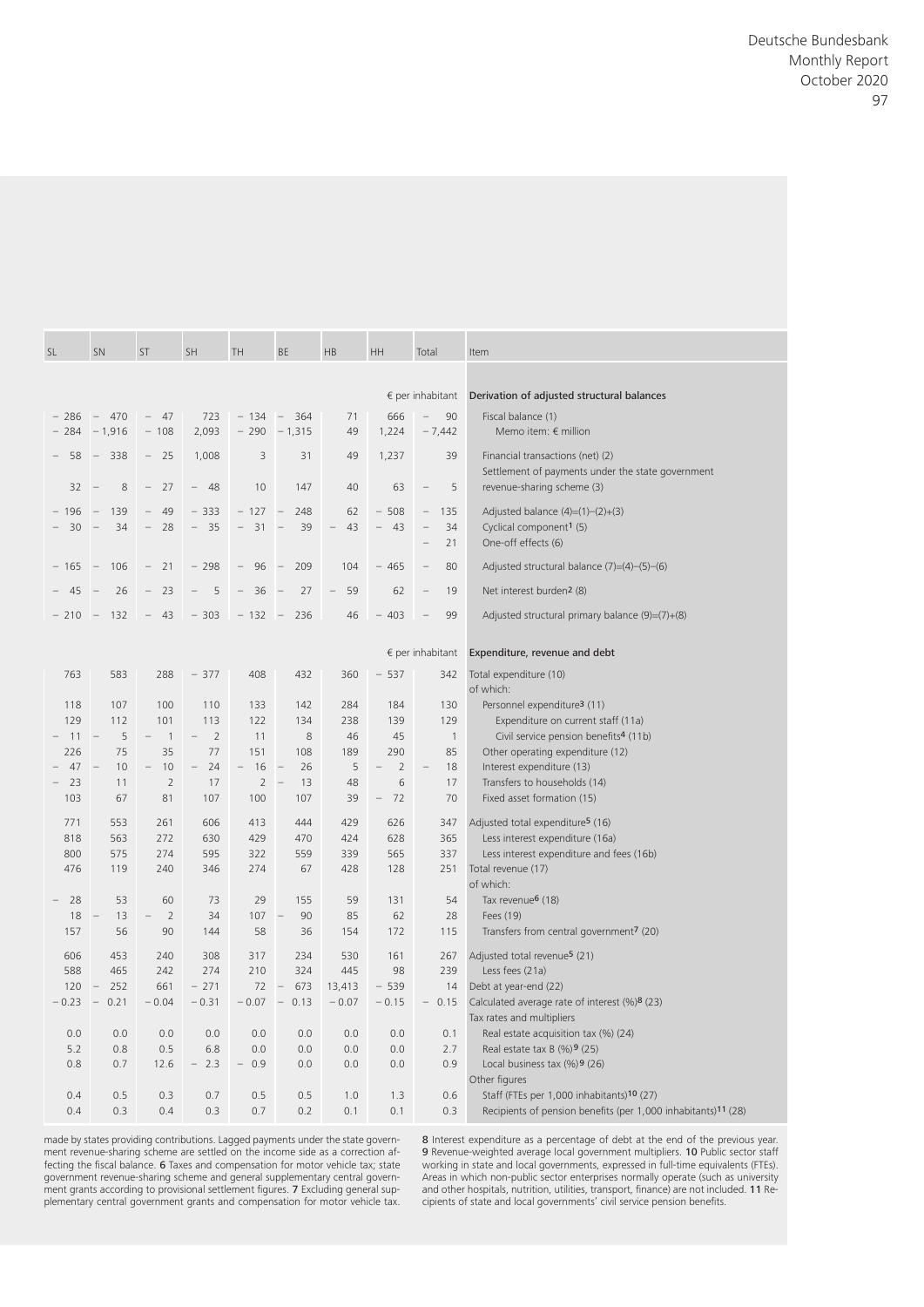

€ per inhabitant



Sources: Federal Statistical Office and Bundesbank calculations. **\*** Financial statistics data. The adjusted structural primary bal-ance is the sum of the adjusted structural balance and the net interest burden. **1** Fiscal balance adjusted for financial transactions, settlement of payments under the state government revenue-sharing scheme, cyclical effects and one-off effects. **2** Interest expenditure less interest income. Deutsche Bundesbank

*Information on debt structure needed when assessing interest burden*

Relying on the information at hand, there are limits to how far it is possible to assess the way different interest rate paths impact state government finances – whether they act as a source of risk or offer potential for relief. Access to supplementary details concerning the debt structure of each federal state would therefore be a desirable addition. Alongside the residual maturities of any outstanding debt amounts, data on the average interest rate of debt maturing in a given year as well as on any hedging with derivatives would be needed. Derivative interest rate hedges prove particularly problematic in the interpretation of debt statistics, too (see footnote 8 for more information on their potential effects). It then becomes almost impossible to interpret the outstanding cash advances without explanatory notes. Drawing a distinction with conventional cash advances used to finance expenditure in the short term would be helpful for budget analysis purposes.

# Selected other expenditure categories

Personnel expenditure represents the largest spending category for all federal states (see the chart on p. 99 and the table on pp. 92 f., item 11). Looking at the non-city states' expenditure for current staff (see the table on pp. 92 f., item 11a), there was a spread of almost €430 between the highest spender, Brandenburg, and the lowest, Schleswig-Holstein. Besides staffing levels (see the chart on p. 100 and the table on pp. 92 f., item 27), state-specific salaries (see the table on pp. 92 f., item 29) are a key factor behind the differences. The city states had significantly higher numbers of staff and, as a result, higher personnel expenditure.<sup>11</sup> However, the figures have to be interpreted with caution. A low number of staff does not necessarily indicate that tasks are being performed in a costeffective manner, for instance. Instead of public sector staff, these services could be being provided by non-governmental institutions, which may then be receiving government grants. In these cases, lower personnel and operating costs will be recorded in the government sector and, on the revenue side, usage fees can be collected directly from the non-governmental institutions concerned (see the section on revenue from fees below).

Among the non-city states, expenditure on civil service pension benefits exhibited a similar spread as expenditure for current staff (see the table on pp. 92 f., item 11b). Given that the eastern federal states have no civil service staff of their own from the period prior to German reunification, they have far fewer recipients of civil service pension benefits (see the table on pp. 92 f., item 28, and the chart on p. 100). However, since reunification, they have employed comparatively high numbers of staff on salaried contracts rather than as civil servants,

*Clear differences in expenditure for current staff …*

*… and on civil service pension benefits*

<sup>11</sup> Under the state government revenue-sharing scheme, the city states are estimated to require greater funding than the non-city states because their populations are given significantly larger weightings.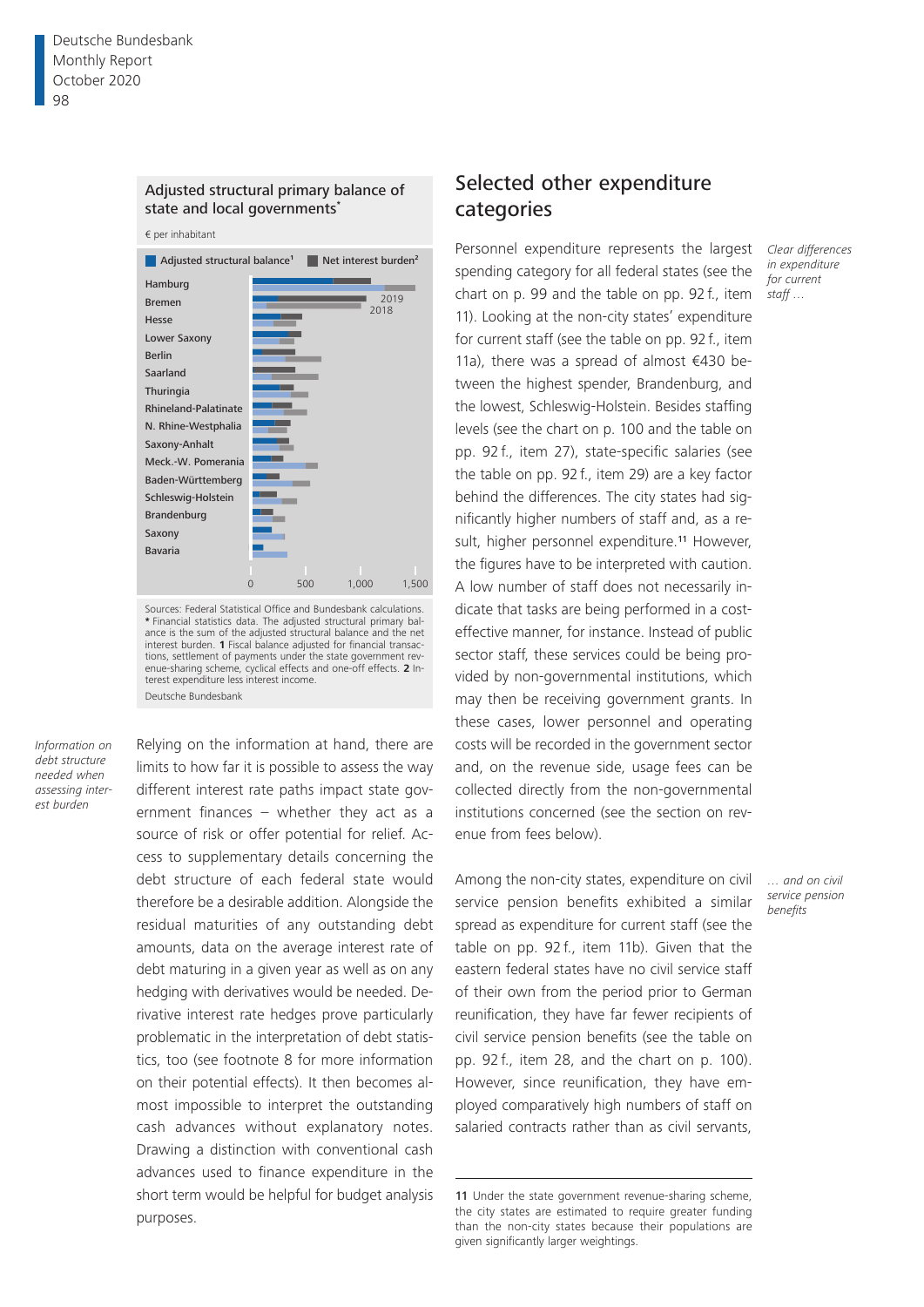entailing fewer pension obligations.12 Saxony posted the lowest expenditure while, among the non-city states in western Germany, Saarland recorded the highest. This was due not least to the state experiencing population decline over a number of years. Looking at the city states as well, pension expenditure in Hamburg was by far the highest.

*Broad span for transfers to households, partly due to particularities in accounting*

Social benefits are the prime component of transfers to households (see the table on pp. 92 f., item 14). For this item, there was likewise strong variation between the states. Expenditure was at its lowest in Saarland and Saxony-Anhalt, with particularities in accounting methods playing a role.<sup>13</sup> That said, even if those two states are discounted, the range in figures remains considerable: per capita expenditure in North Rhine-Westphalia was €400 higher than in Baden-Württemberg. Again, though, the data should be interpreted with caution, since they do not reflect the net burden on each state. Central government partially compensates the federal states (or  $-$  indirectly – the local governments) for various social benefits, such as accommodation costs for recipients of unemployment benefitII. Different reimbursement rates apply for different federal states because central government wished to secure specific levels of relief when unemployment assistance was abolished in 2005. In the case of the basic allowance for the elderly and for persons with reduced earning capacity, central government even reimburses the transfers in full. As a result, a federal state's net burden will be contingent, not least, on how the relevant transfers are structured.

*Large differences in fixed asset formation*

Particularly pronounced differences are apparent when examining fixed asset formation (see the chart on p. 100 and the table on pp. 92 f., item 15). Bavaria reported by far the highest figures, while the lowest among the non-city states came from Saarland and North Rhine-Westphalia. Despite high additional revenue stemming from the state government revenuesharing scheme, fixed asset formation in the city states of Berlin and especially Bremen also

#### Personnel expenditure of state and local governments in 2019**\***



**\*** Financial statistics data. **1** Including refunds under the legisla-tion incorporating legacy claims and entitlements to civil service pension benefits in eastern Germany into the western German pension scheme *(Anspruchs- und Anwartschaftsüber-führungsgesetz)*. **2** Population-weighted mean of all state and local governments. Deutsche Bundesbank

remained significantly below the national reference figure. However, the differing degree of outsourcing to non-governmental entities makes for limited informative value in this category, too. Berlin, for instance, assigned school building work to a state-owned housing construction company. Since then, the corresponding investment no longer appears as state gov-

<sup>12</sup> Background information: The pension costs reported in the eastern states and Berlin (eastern part) also include the federal states' payments of around €200 per capita to central government for special and supplementary pension payments made to former government employees up to 1990.

<sup>13</sup> Background information: In Saxony-Anhalt (and apparently Saarland, too), some social benefits are recorded as other operating expenditure. Accordingly, its figure for that expenditure item was the highest out of all the non-city states. See Deutsche Bundesbank (2019a), p. 55. There were also sizeable differences between the non-city states when it came to other operating expenditure. It is likely that non-consolidated intra-state service purchases play a role in rendering comparison considerably more difficult here.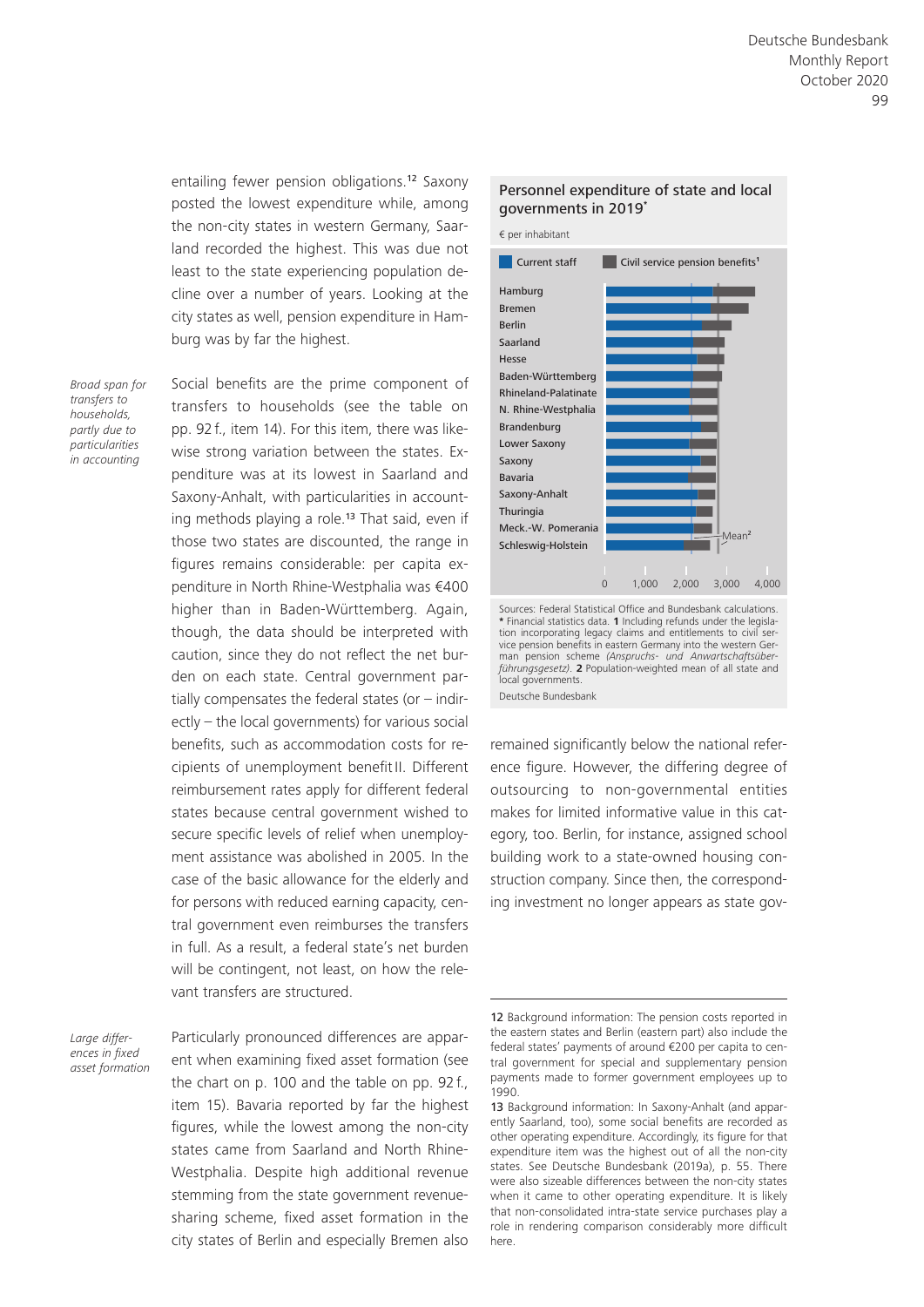#### Staff levels and number of recipients of civil service pension benefits in state and local governments in 2019



Recipients of civil service pension benefits**<sup>2</sup>**



Sources: Federal Statistical Office and Bundesbank calculations. **1** Public sector staff in state and local governments (in full-time equivalents) as at 30 June 2019. Areas where tasks do not usually belong to enterprises that are part of the government sector are not included. **2** Recipients of state and local govern-<br>ments' civil service pension benefits as at 1 January 2019. civil service pension benefits as at 1 January 2019. **3** Population-weighted mean of all state and local governments.

Deutsche Bundesbank

#### Fixed asset formation by state and local governments in 2019**\***

€ per inhabitant



Sources: Federal Statistical Office and Bundesbank calculations. **\*** Financial statistics data. **1** Population-weighted mean of all state and local governments.

Deutsche Bundesbank

ernment expenditure.14 In any case, it is ultimately not the level of investment expenditure which is the decisive factor. Rather, it is a case of evaluating whether public infrastructure is in line with current and foreseeable future needs and thus does not present a hurdle to the location's development. There are no robust data aggregated at state level on this, however.

### Selected revenue categories

The state government revenue-sharing scheme is designed to limit differences in tax revenue between the federal states.15 Accordingly, the scheme leads to a reduction of around threefifths in the range of tax revenue figures (before distribution of turnover tax receipts) reported by the non-city states. Nevertheless, there are still significant differences in final tax revenue16 (range of €670 across non-city states and of €2,450 if city states are included, see also the table on pp. 92 f., item 18, and the chart on p. 101). Hesse exceeded the reference figure for the non-city states by 6½%, which was partly due to its above average real estate acquisition tax and high multipliers for local government taxes. Under the approach applied for the revenue-sharing scheme (where this is factored out), the corresponding figure was 4½%. Calculated in these terms, Bavaria overshot Hesse by a further 2 percentage points. In Saxony, actual tax revenue was 7% lower than

*Strong convergence of tax revenue due to revenue-sharing scheme*

<sup>14</sup> Background information: This move was intended to accelerate investment but was evidently also motivated by options for accessing credit financing after the entry into force of the debt brake. See Sozialdemokratische Partei Deutschlands (SPD), DIE LINKE, BÜNDNIS 90/DIE GRÜNEN (2016), p. 71.

<sup>15</sup> Background information: Just under two-thirds of local government tax revenue is included, with adjustment for different multipliers – similar to the approach used for real estate acquisition tax. The city states also benefit from the practice of upgrading their numbers of inhabitants. See the state government revenue-sharing scheme data in Federal Ministry of Finance (2020).

<sup>16</sup> Background information: For the purposes of this report, the revenue of the states providing contributions is reduced by their payments under the state government revenue-sharing scheme.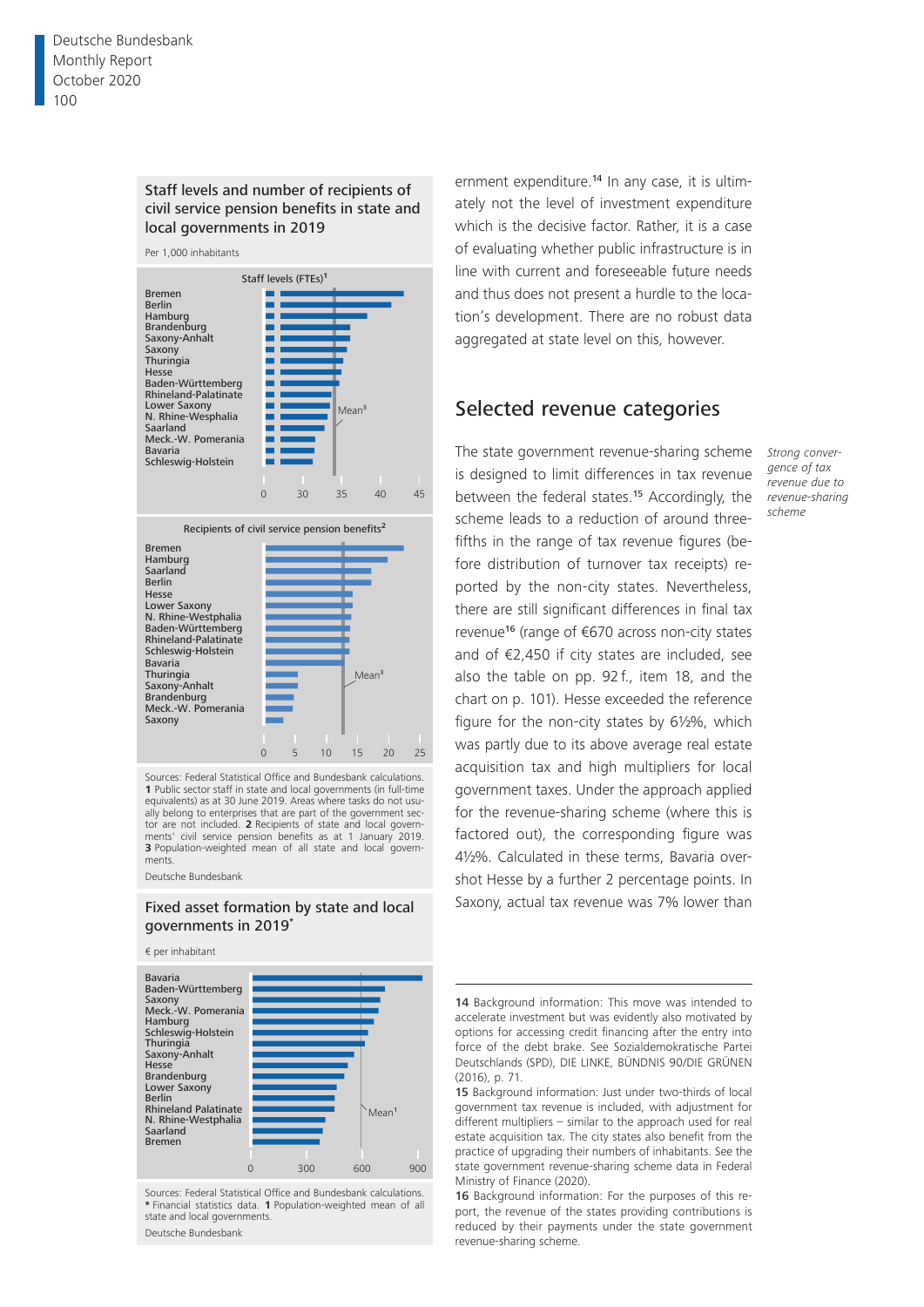the reference figure for the non-city states.<sup>17</sup> Calculated for the purposes of the revenuesharing scheme (i.e. adjusted, in particular, for Saxony's low real estate acquisition tax), it fell just 1½% short, however.

*Broad spread for revenue from fees but comparability limited*

Revenue from fees (see the table on pp. 92 f., item 19) differed to an even greater extent from state to state. This was due to Hamburg's extremely high revenues, which were more than three times the national reference figure.18 Irrespective of this, higher fee revenue is not necessarily evidence that the general public is under a greater burden. Public services subject to fees may be outsourced out of the government sector to varying extents. One example would be independently operated or privately run childcare facilities. In such cases, the corresponding revenue will then be excluded from the financial statistics in the same way that the personnel and operating costs associated with the service will not be captured. Government grants to offset shortfalls of revenue over expenditure are recorded as transfers. It is not possible to estimate the impact of outsourcing on the individual categories in a reliable manner.

# **Concluding remarks**

*States making own contribution to coronavirus crisis assistance*

Tackling the coronavirus crisis is currently the focal point for fiscal policy. Like central government, all federal states are seeking to suspend the credit limit imposed under the debt brake. To this end, they are activating the escape clauses enshrined in state law, a move which appears justified in the light of the pandemic and its ramifications. Doing so means that the federal states can not only allow pandemicinduced burdens to pass through to the budget, but are also in a position to finance assistance measures by raising new debt. For example, they are participating in various tax relief measures, often granting transfers of their own to the corporate sector, compensating for losses of income resulting from provisions under the Protection against Infection Act *(Infektions-*

#### Tax and fee revenue of state and local governments in 2019**\***

€ per inhabitant



Sources: Federal Statistical Office, Federal Ministry of Finance and Bundesbank calculations. **\*** Financial statistics data. **1** Population-weighted mean of all city states. **2** Population-weighted mean of all non-city states. **3** Population-weighted mean of all state and local governments. Deutsche Bundesbank

0 2,000 4,000 6,000

*schutzgesetz)* and purchasing personal protective equipment (PPE). Furthermore, state governments are frequently using the escape clause to stabilise their local governments' budgets, making it easier – amongst other

<sup>17</sup> Background information: Under this approach, only the general supplementary Federal grants are included in tax revenue and the financial strength index. The special supplementary Federal grants, of which Saxony was a major recipient, are not taken into account. The values according to the state government revenue-sharing scheme are quoted in relation to the financial strength index, with the general supplementary Federal grants excluded from the denominator.

<sup>18</sup> Background information: Hamburg's figures included around €300 per capita in internal payments for building use alone, which is something that does not incur a charge in other federal states.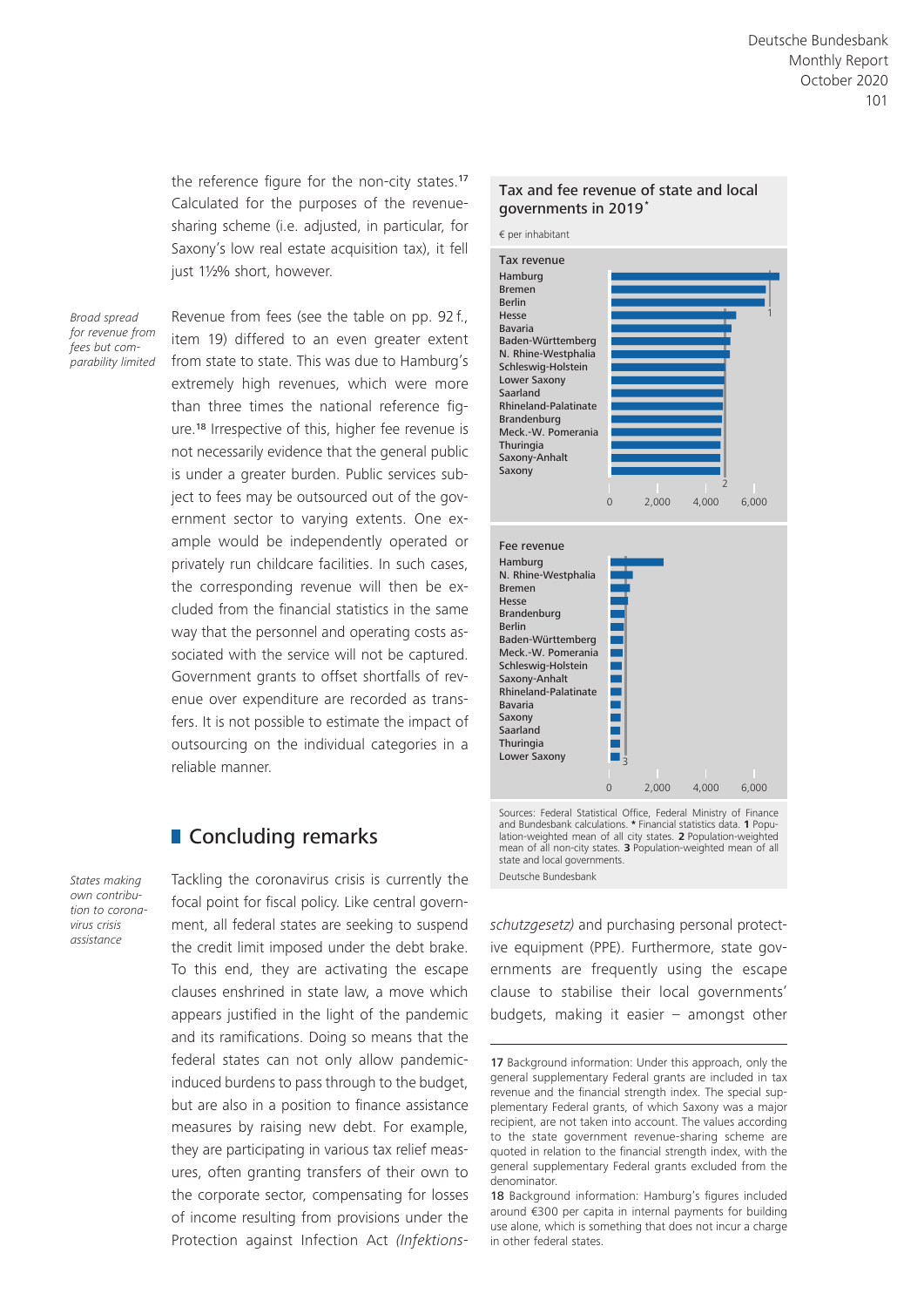# The future requirements of state-specific debt brakes on state governments' budgets

#### Recourse to debt brake escape clauses in 2020

As of 2020, the debt brake enshrined in Germany's Basic Law applies to state governments in full. In principle, this means they are prohibited from structural net borrowing. Due to the coronavirus crisis, however, every federal state has been planning to make use of the escape clause in their state-specific debt brake. Like central government, many federal states still aim to have these extended credit facilities next year, too.

#### Different future challenges

If the escape clauses cease to apply further down the line, each state will face different requirements. This is due to the following factors in particular:

- The federal states' structural budget positions varied strongly even before the crisis. This will also have an impact on any future need for action.
- Different levels of provisions formed in previous years (e.g. reserves) make it possible to spread future consolidation over a longer period.
- The debt brakes normally allow temporary cyclical burdens to be financed through new debt. The cyclical adjustment procedures used and the borrowing entitlement options derived from these vary considerably in some cases.
- The rules also sometimes differ signifi cantly beyond just cyclical adjustment, such as regarding the inclusion of financial transactions. In addition, there are various ways in which budgetary implementation may deviate from the regular

limits. Borrowing leeway when implementing a budget (especially supplementary budgets) means that fewer buffers have to be included within the budget, thereby allowing a correspondingly looser stance to be taken.

– Different levels of new debt based on the escape clause will result in different repayment burdens after the crisis. Repayment periods of different lengths are also planned.

Selected aspects of this are examined below in closer detail.

#### Different cyclical adjustment procedures

Under the debt brake, federal states are permitted to exclude cyclical influences on their budgets. This makes borrowing possible in tougher times, while requiring appropriate repayments when the economic situation is favourable. The procedures chosen by the federal states to adjust for cyclical influences are very different and partly complex.<sup>1</sup>

For federal states, cyclical effects mainly affect tax revenue.<sup>2</sup> The procedures are divided into three basic types (with variations occurring within these groups):

– Some procedures refer to the overall economic development expected by central government in relation to the estimated potential output ("potential output method"). The calculated cyclical

<sup>1</sup> For more detailed information on this, see Deutsche Bundesbank (2017).

<sup>2</sup> The aggregate revenue to be taken into account consists primarily of tax revenue after state government revenue-sharing and of general supplementary central government grants. Hence, state-specific cyclical effects are largely offset.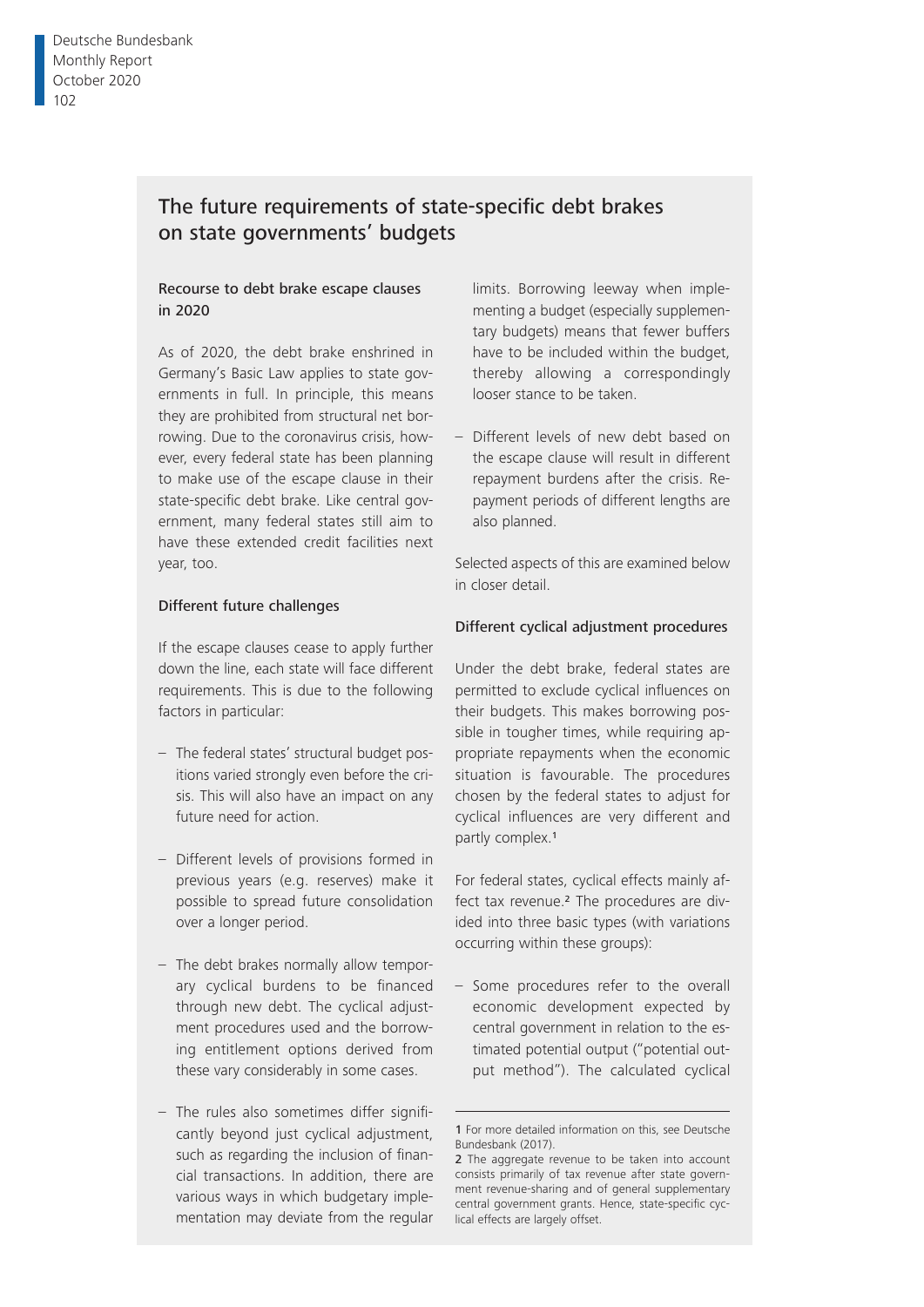overutilisation or underutilisation is used to derive the cyclical impact on taxes. New estimates are to be included in the draft budgets and thus early on in many cases.

- Other procedures calculate deviations in tax revenue from its projected trend derived from past years ("tax trend method"). This approach allows the financial impact of legislative changes to be filtered out. These procedures generally permit a time adjustment of consolidation efforts in the event of shortfalls in tax revenue.
- Other procedures are based on the level (and not the trend) of tax revenue in recent years. They only rarely allow a distinct increase in new debt ("tax level method").

Reserve holdings as at year-end 2019\*

Looking at 2019 illustrates clearly how widely the range of results from cyclical adjustment procedures can span (see the table below, column 5). In Bremen, for example, cyclical new debt of €10 (in each case, per capita) would have conformed with the rules, whilst in Saxony taxes were €430 higher than the calculated "normal value", and in Baden-Württemberg €310 higher. Bavaria completely refrains from taking into account cyclical influences, and net borrowing is not permitted even in a severe economic downturn (meaning that no corresponding surpluses are needed to make repayments in good times).

Although these figures for 2019 do not indicate the future fiscal challenges facing individual federal states once their escape clause expires, it is clear that, depending on the cyclical adjustment procedure, very different requirements may emerge in order to

|                | $\epsilon$ per inhabitant    |                                  |                          |                                     |                                                 |                                              |                                 |                       |  |  |  |
|----------------|------------------------------|----------------------------------|--------------------------|-------------------------------------|-------------------------------------------------|----------------------------------------------|---------------------------------|-----------------------|--|--|--|
|                |                              |                                  |                          | Pre-financed                        | Memo item:<br>Cyclical                          | Memo item:<br>2020 debt brake escape clauses |                                 |                       |  |  |  |
| Federal        | Cyclical off-<br>set reserve | Budget<br>contingency<br>reserve | General<br>reserve       | special fund<br>for invest-<br>ment | component<br>according<br>to state<br>procedure | Borrowing<br>authorisa-<br>tion <sup>1</sup> | Repayment<br>period in<br>years | Start of<br>repayment |  |  |  |
| state          | $\mathbf{1}$                 | $\overline{\phantom{a}}$         | 3                        | $\overline{4}$                      | 5                                               | 6                                            | $\overline{7}$                  | 8                     |  |  |  |
| <b>BW</b>      |                              |                                  | 230                      | 34                                  | 307                                             | 649                                          | 25                              | 2024                  |  |  |  |
| BY             |                              | 788                              |                          |                                     |                                                 | 3,054                                        | 30                              | 2024                  |  |  |  |
| <b>BB</b>      |                              |                                  | 692                      | 397                                 |                                                 | 795                                          | 30                              | 2022                  |  |  |  |
| <b>HE</b>      | 159                          |                                  | $\ddot{\phantom{a}}$     |                                     | 101                                             | 1,912                                        | 30                              | 2021                  |  |  |  |
| <b>MV</b>      | 311                          |                                  | 965                      |                                     |                                                 | $\overline{2}$<br>1,771                      | 20                              | 2025                  |  |  |  |
| N <sub>1</sub> |                              |                                  | 316                      | 249                                 |                                                 | 921                                          | 25                              | 2024                  |  |  |  |
| <b>NW</b>      | $\ddot{\phantom{a}}$         |                                  | 114                      | k,                                  |                                                 | 1,394                                        | 50                              | 2024                  |  |  |  |
| <b>RP</b>      |                              | 257                              | $\blacksquare$           | 12                                  | 91                                              | 294                                          | 20                              | 2024                  |  |  |  |
| <b>SL</b>      | 48                           | 40                               | 43                       | 91                                  | 23                                              | 1,417                                        | 30                              | 2025                  |  |  |  |
| SN             |                              | 610                              | $\overline{\phantom{a}}$ | 944                                 | 426                                             | 1,473                                        | 8                               | 2023                  |  |  |  |
| <b>ST</b>      | 239                          |                                  | 93                       |                                     | 47                                              | 118                                          | $\overline{3}$                  | 2022                  |  |  |  |
| SH             | $\mathbf{r}$                 |                                  | ÷,                       | 399                                 | 40                                              | $\overline{2}$<br>1,897                      | 40                              | 2024                  |  |  |  |
| <b>TH</b>      |                              | 866                              |                          | 96                                  | $\Omega$                                        | $\overline{2}$<br>466                        | 5                               | 2022                  |  |  |  |
| BE             | 90                           | 192                              |                          | 999                                 | 141                                             | 1,643                                        | 27                              | 2023                  |  |  |  |
| <b>HB</b>      |                              | 490                              | 210                      | 96                                  | $-13$                                           | 1,756                                        | 30                              | 2024                  |  |  |  |
| <b>HH</b>      | $\ddot{\phantom{0}}$         | $\epsilon$                       |                          | 90                                  | 248                                             | 543                                          | 20                              | 2025                  |  |  |  |

\* Source: Federal states' fi nance ministries. Abbreviations: BW – Baden- Württemberg, BY – Bavaria, BB – Brandenburg, HE – Hesse, MV - Mecklenburg-West Pomerania, NI - Lower Saxony, NW - North Rhine-Westphalia, RP - Rhineland-Palatinate, SL – Saarland, SN – Saxony, ST – Saxony- Anhalt, SH – Schleswig- Holstein, TH – Thuringia, BE – Berlin, HB – Bremen, HH – Hamburg. 1 Borrowing authorisations in the core budgets for 2020; total borrowing authorisations to finance special funds. 2 Still includes draft legislation as at 22 October.

Deutsche Bundesbank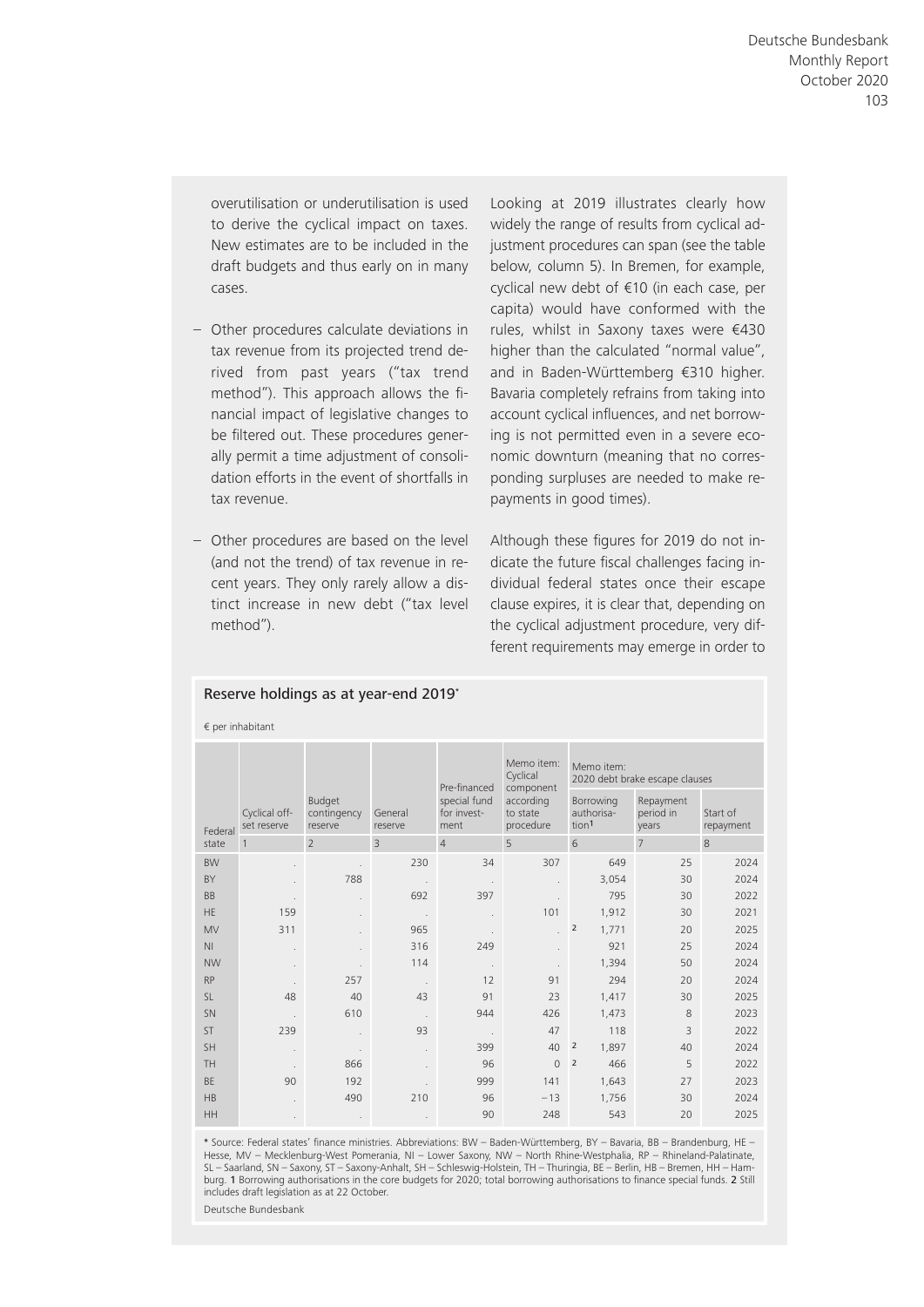comply with the debt brake. Tax trend methods can tend to extend consolidation requirements and initially permit larger net borrowing. That said, this does pose the risk that debt will continue to build up. Potential output methods, too, would allow cyclical debt in the medium term (coming to an end by 2024). In this case, however, there are constantly new estimations of how structural revenue is developing. By contrast, tax level methods are likely to allow a rather limited scope for cyclically induced debt.

#### Provisions available from better times

If repayment obligations become effective or if structural budget gaps are planned to be closed gradually after the escape clause runs out, reserves can be used here, if available. In previous fiscally favourable times, the federal states formed provisions, which are extensive in some cases. States with little or no new borrowing options from cyclical adjustment may need to draw on these reserves to a greater extent in the coming years.

These provisions can be structured in different ways. Some federal states formed reserves, for example, from unused borrowing authorisations and surpluses in recent years (when the debt brake had not yet fully entered into force). The amounts recorded as reserves differ considerably (see the summary table on p. 103, columns 2 and 3). For example, the reported per capita reserves available for balancing budgets ranged from just over €80 in Saarland to just over €960 in Mecklenburg-West Pomerania (by comparison, central government's general reserve comprised around €580 per capita at the end of 2019). This corresponds to between around 2% and 20% of the tax revenue generated last year by these federal states (including their local governments).

Furthermore, special funds primarily designed to finance future investment were often topped up.3 Existing borrowing facilities under the old debt limits were also used to fill these funds. Brandenburg, for example, passed a supplementary budget at the end of 2019 borrowing around €400 per capita to set up an investment reserve as a special fund. Saarland and Bremen, which received considerable consolidation assistance, also filled up these types of funds. This created temporary scope to implement investment projects under the debt brake in case of a tight budget situation, thereby easing the overall burden on the budget. Investment-oriented provisioning differs significantly from state to state (see the table on p. 103, column 4): this remained very limited in Baden-Württemberg and Rhineland-Palatinate according to the reports received. By contrast, provisioning was particularly extensive in Berlin and Saxony. The state of Berlin had invested relatively little over many years.

#### Repayment plans

At present, it is not yet possible to reliably estimate the level of debt that the federal states will incur due to the escape clause. This year's borrowing authorisations<sup>4</sup> amount to somewhere in the region of €120 billion (more than €1,400 per capita). As with central government, a repayment plan must be drawn up for planned extraordinary debt, and the funds for this are to be generated within the regular debt brake limit.

The repayment plans adopted so far vary widely. In Hesse, repayment is already scheduled to begin as early as 2021. Most federal states, however, only want to com-

<sup>3</sup> Pension reserves and pension funds are comparable special funds. They are not considered here, however, owing to their planned use over many years. 4 Borrowing authorisations are included for the core

budgets in 2020. Borrowing authorisations to finance special funds cover all years.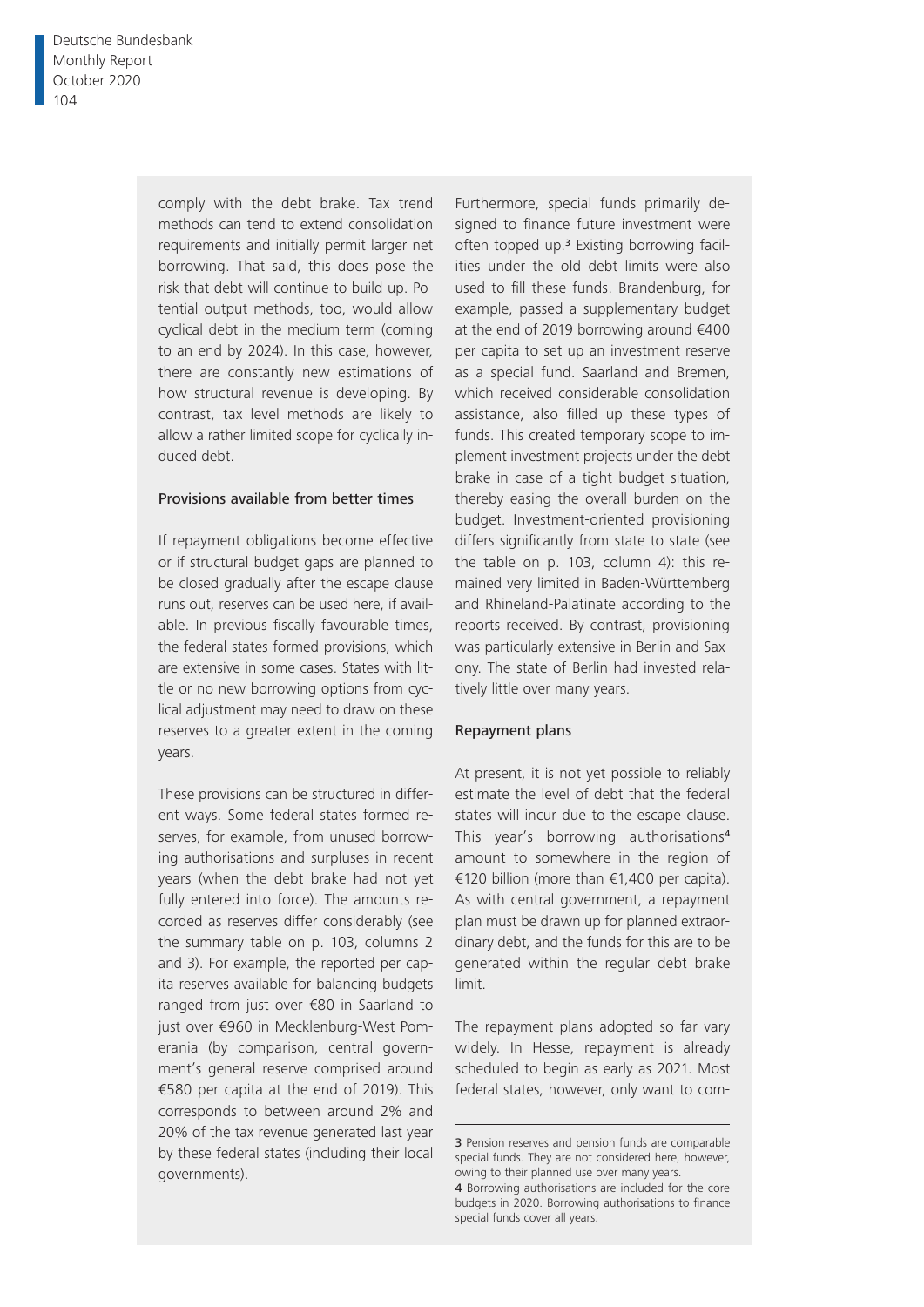mence their repayments after allowing slightly more time to pass after the current coronavirus crisis. In some federal states, the repayment periods are then limited to just a few years, meaning that they are quite narrow. Saxony- Anhalt, for example, envisages only three years to repay its coronavirus- related debt (given its relatively limited borrowing authorisations). By contrast, other states are extending the repayment period considerably. The longest repayment phase compared to other federal states, lasting 50 years, was adopted by North Rhine-Westphalia. The unweighted state average is close to 25 years, which is higher than central government's repayment horizon.

The widespread prohibition of new debt in state budgets is a fairly strict rule. If the debt leveraged under the escape clause is reduced evenly and reliably, longer periods of time for its repayment do not appear to be a concern either. However, a very long period gives rise to especially large uncertainties, and it might give the impression that simply postponing burdens is the underlying intention. In this respect, a very long repayment period might contradict the original legislative intent.

#### First stabilisation, then consolidation

As long as the COVID-19 crisis has not yet been clearly resolved, it would appear appropriate to make use of the escape clause. This means that federal states can also continue to contribute to macroeconomic stabilisation, focusing on fiscal policy measures, such as in taxation or supporting local governments. Additional measures may make sense down the line. However, these should be temporary in order to avoid a structural strain on budgets after the crisis.

It would be important to present the expected future development of state government finances regularly and in a transparent manner. The Stability Council should have access to updated forecasts whenever it assesses general government budget developments (usually twice a year). These forecasts should include core budgets and be based on the most recent expectations (such as the latest official tax estimate and updated spending plans). In addition, information should be provided stating which requirements are set by the state-specific (and sometimes quite complicated) debt brakes. To this end, there would have to be clear illustrations as to what scope for new borrowing there is likely to be, whether this gives cause to expect fiscal gaps as a result, and which budget provisions are in place in order to (temporarily) close these gaps. The full picture should also include, in particular, information on expected developments in off-budget entities, planned financial transactions and estimated global revenue and expenditure (such as global spending cuts).<sup>5</sup>

Uncertainty about the further course of the pandemic and the economic constraints it entails remains high. It is likely that tax revenue will also be structurally lower than was expected before the crisis, meaning that the debt brakes are likely to require adjustment measures in the future in order to close fiscal gaps. However, it seems advisable not to adopt consolidation measures for the medium term at first, but to wait for further developments. Given the current uncertain situation, it is therefore not recommended to draw up budgets where the course of fiscal policy is set for two years. First of all, it would be important to tightly limit the pandemic- related burden on potential output and to support recovery and necessary structural adjustments. Specific consolidation measures are only appropriate once a draft budget has to be adopted without recourse to the escape clause.

<sup>5</sup> For further information on requirements, see Deutsche Bundesbank (2018).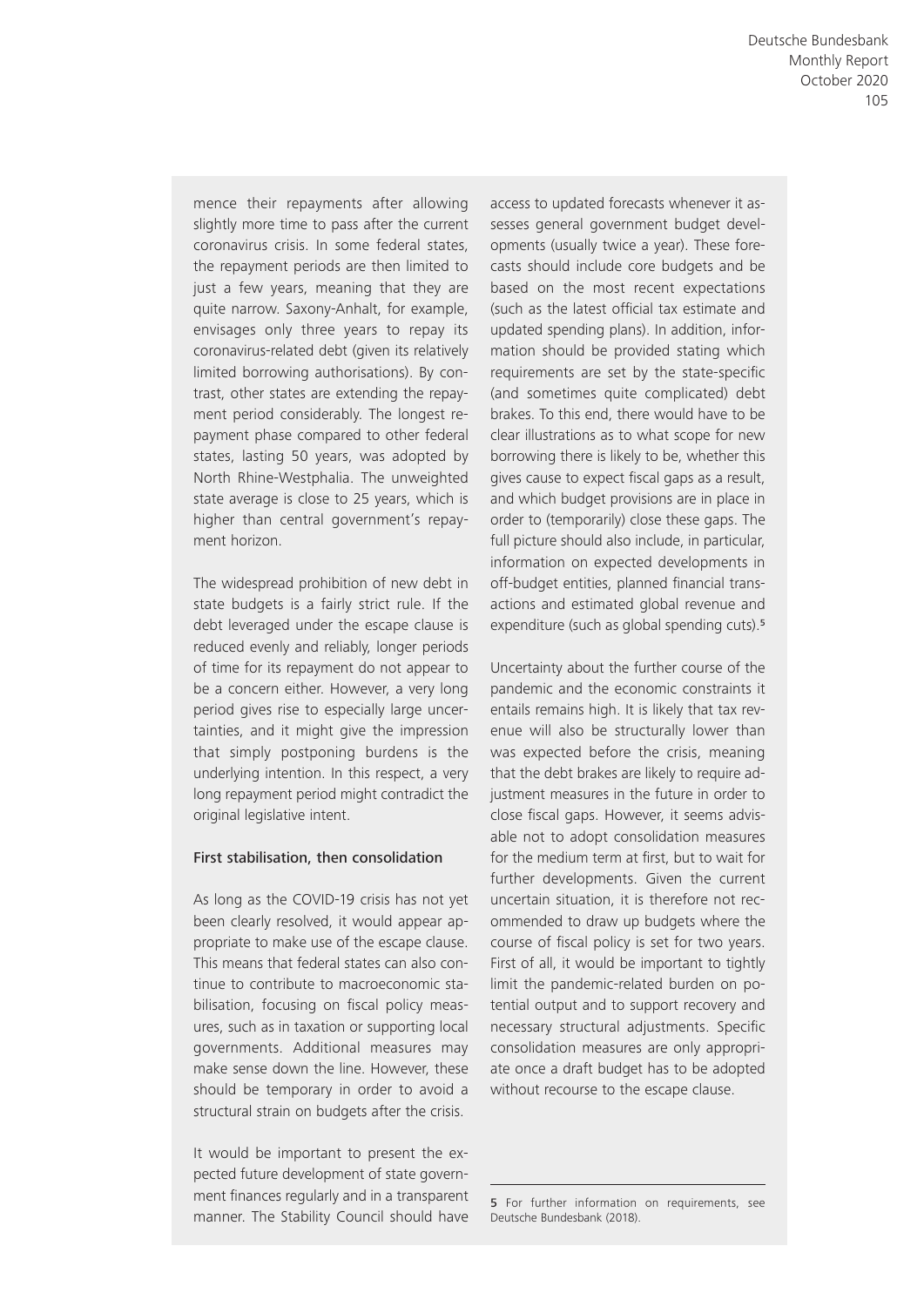things – to maintain their investment activity. All in all, the federal states are making key contributions to macroeconomic stabilisation.

*Federal states on a solid fiscal footing*

As part of the Bundesbank's regular reporting cycle, this article looks back at the starting position of federal state finances prior to the crisis. Overall, they were on a very favourable footing: together with their off-budget entities and local governments, the federal states posted a considerable budget surplus in 2019 – even after deduction of the positive cyclical effect. In addition, all states had prepared for the debt brake in Germany's Basic Law *(Grundgesetz),*  which entered into force for them this year: they scaled back their structural deficits and also, in some cases, made extensive provision for harder times. As a result, some federal states closed 2019 with high reserve holdings. Based on the figures reported by the states (see the table on p. 103, columns 2 and 3), reserves expressed as a percentage of total core budget expenditure ranged from 2% in Saarland and Saxony-Anhalt to 18% in Mecklenburg-West Pomerania.

*Prudent to activate escape clauses for 2021 too but also make stabilisation measures temporary*

In many cases, reserves are currently being left untapped since the escape clauses are enabling temporary credit financing. As it is foreseeable that the crisis will continue into the coming year, it makes sense to make use of the clauses again. Moreover, further measures for tackling the crisis may be advisable in future. These should then be limited to specific timeframes, so as to avoid additional structural burdens in the post-crisis period.

that the coronavirus crisis has opened up not only temporary gaps, but also structural ones. Such structural gaps would need closing in future, though the existence of reserves means that the adjustment path can be spread over time.

sary to achieve compliance with the debt brake. Not least, the current tax estimate suggests

At any rate, it is not yet the time to outline concrete consolidation measures; that can wait until the crisis eases and there is more clarity about the future path of events. There is a need for transparency with regard to the challenges currently anticipated, however. Gaining a clear picture of the situation is made very difficult by the complexity of state-specific sets of rules and the different sets of reserves. As a result, the post-crisis adjustment paths and needs for consolidation may vary considerably (for more details, see the box on pp. 102 ff.). It seems virtually impossible to achieve effective budgetary surveillance without access to suitable overviews of current developments and federal state planning, including reference to any need for action to maintain compliance with the respective provisions. For these purposes, more informative data on respective state outturns and budgetary planning would be required. In its capacity as Germany's core body responsible for fiscal surveillance, the Stability Council should hasten to work towards creating a more rigorous and meaningful data basis.<sup>19</sup>

Once the crisis eases and the escape clauses expire, consolidation measures may be neces-

# **List of references**

Deutsche Bundesbank (2020), Public finances, Monthly Report, February 2020, p. 65.

Deutsche Bundesbank (2019a), State government budgets: analysis of detailed results for 2018, Monthly Report, September 2019, pp. 39-57.

*Consolidation likely to be needed after the crisis*

*Create transparency around widely different state-specific requirements without delay*

<sup>19</sup> See also Deutsche Bundesbank (2019b) and Independent Advisory Board to the Stability Council (2019).